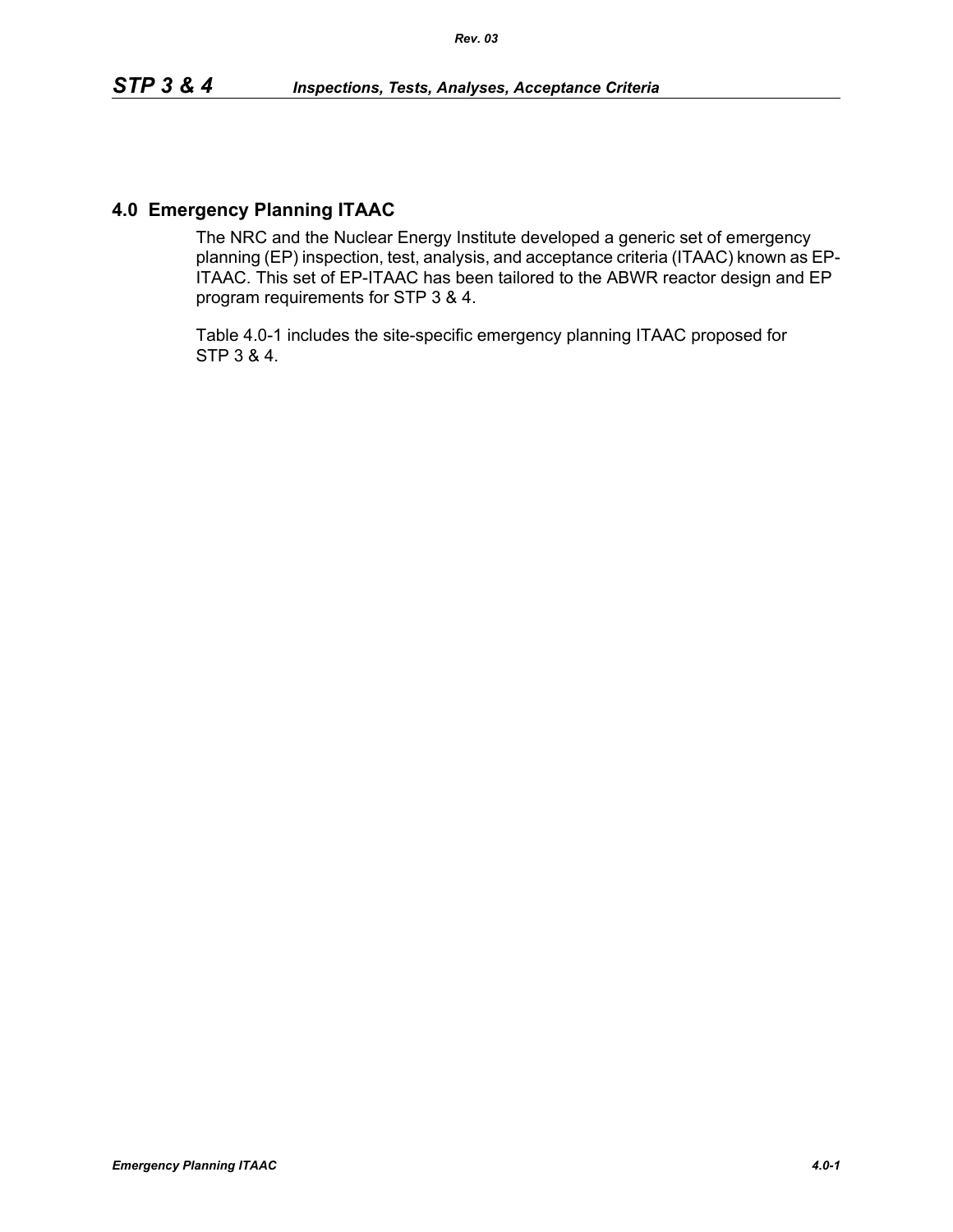| <b>EP Program Elements</b>                                                                                                                                                    | <b>Inspections, Tests,</b><br><b>Analyses</b>                                                          | <b>Acceptance Criteria</b>                                                                                                                                                                                                                                                                                                                                                            |
|-------------------------------------------------------------------------------------------------------------------------------------------------------------------------------|--------------------------------------------------------------------------------------------------------|---------------------------------------------------------------------------------------------------------------------------------------------------------------------------------------------------------------------------------------------------------------------------------------------------------------------------------------------------------------------------------------|
| 1.0 Assignment of<br>Responsibility-<br><b>Organizational Control</b>                                                                                                         |                                                                                                        |                                                                                                                                                                                                                                                                                                                                                                                       |
| 1.1 The staff exists to provide 24-<br>hour per day emergency response<br>and manning of communications<br>links, including continuous<br>operations for a protracted period. | 1.1 An inspection of the<br>implementing<br>procedures andor<br>staffing rosters will be<br>performed. | 1.1 The staff exists to provide 24-hour<br>per day emergency response and<br>manning of communications links,<br>including continuous operations for a<br>protracted period.<br>The procedurally identified On shift<br><b>Emergency Response Organization</b><br>(ERO) Communicatorstaffing-<br>personnel are is available for Units<br>3 & 4 on a 24 hour basis.                    |
| 2.0 Onsite Emergency Response<br>Organization                                                                                                                                 |                                                                                                        |                                                                                                                                                                                                                                                                                                                                                                                       |
| 2.1 The staff exists to provide<br>minimum and augmented on-shift<br>staffing levels, consistent with<br>Table B-1 of NUREG- 0654/FEMA-<br>REP-1, Rev. 1.                     | 2.1 An inspection of the<br>implementing<br>procedures andor<br>staffing rosters will be<br>performed. | 2.1 The staff exists to provide<br>minimum and augmented onshift<br>staffing levels, consistent with Table<br>B-1 of NUREG-0654/ FEMA-REP-1,<br>Rev. 1.<br>The <b>Emergency Plan Table C-1 and</b><br>procedurally identified staffing<br>personnel are available for Units 3 & 4<br>to conduct their identified<br>responsibilities contained in<br><b>Emergency Plan Section C.</b> |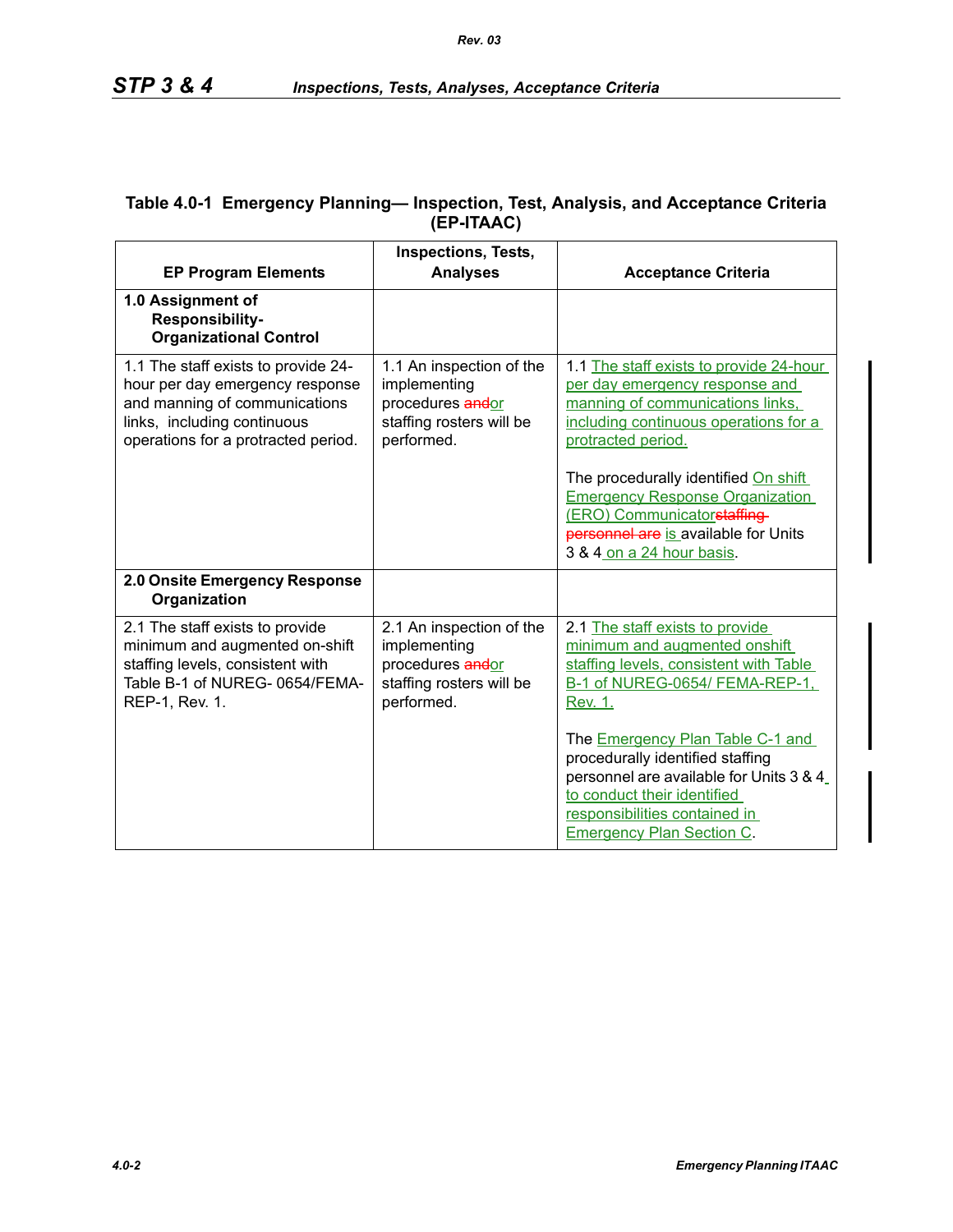| <b>EP Program Elements</b>                                                                                                                                                                                             | Inspections, Tests,<br><b>Analyses</b>                                                                                                                                                                                                              | <b>Acceptance Criteria</b>                                                                                                                                                                                                                                                                                                                                                                                                                                                                                                                                                                                                            |
|------------------------------------------------------------------------------------------------------------------------------------------------------------------------------------------------------------------------|-----------------------------------------------------------------------------------------------------------------------------------------------------------------------------------------------------------------------------------------------------|---------------------------------------------------------------------------------------------------------------------------------------------------------------------------------------------------------------------------------------------------------------------------------------------------------------------------------------------------------------------------------------------------------------------------------------------------------------------------------------------------------------------------------------------------------------------------------------------------------------------------------------|
| 3.0 Emergency Classification<br><b>System</b>                                                                                                                                                                          |                                                                                                                                                                                                                                                     |                                                                                                                                                                                                                                                                                                                                                                                                                                                                                                                                                                                                                                       |
| 3.1 A standard emergency<br>classification and emergency<br>action level (EAL) scheme exists,<br>and identifies facility system and<br>effluent parameters constituting the<br>bases for the classification<br>scheme. | 3.1 An inspection of the<br>Control Room, TSC,<br>and EOF will be<br>performed to verify that<br>it has displays for<br>retrieving facility system<br>and effluent parameters<br>specified in the<br>emergency<br>classification and EAL<br>scheme. | 3.1 The specified parameters are<br>retrievable in the Control Room, TSC,<br>and EOF, and the ranges of the<br>displays encompass the values<br>specified in the emergency<br>classification and EAL scheme.<br>The acceptance testing criteria will be<br>in accordance with Table 2.7.1a Item<br><b>B</b> Tier 1 Design Certification for the<br><b>ABWR.</b> Additional data required to<br>support the EAL scheme will be<br>retrievable in the Control Room, TSC,<br>and EOF.<br>Displays exist or can be retrieved in-<br>the EOF for the plant parameters-<br>listed in the reference ABWR DCD<br>Tier 1 Table 2.7.1a, Item B. |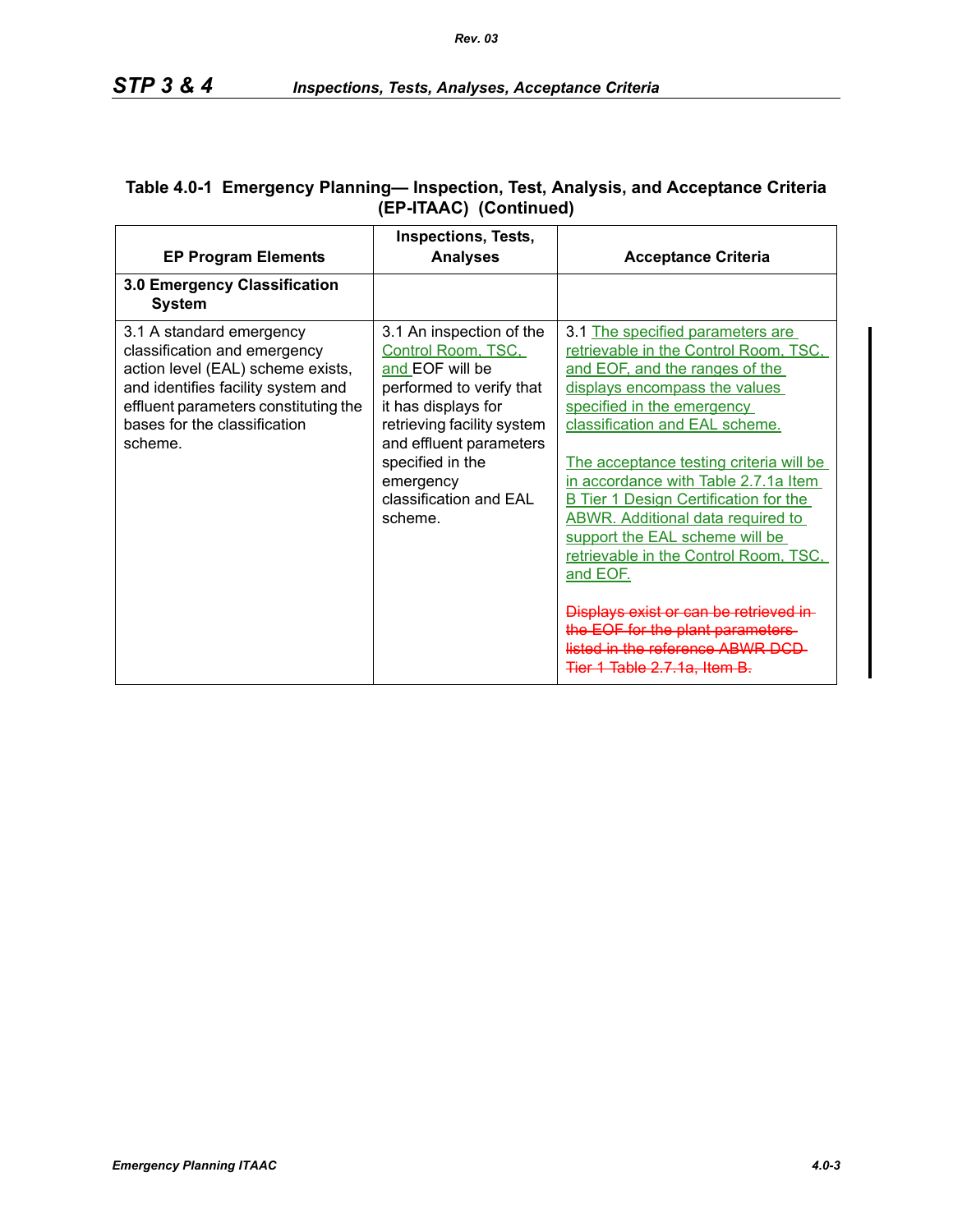## **Table 4.0-1 Emergency Planning— Inspection, Test, Analysis, and Acceptance Criteria (EP-ITAAC) (Continued)**

|                                                                                                                                                                                                                                                                                                                            | <b>Inspections, Tests,</b>                                                                              |                                                                                                                                                                                                                  |
|----------------------------------------------------------------------------------------------------------------------------------------------------------------------------------------------------------------------------------------------------------------------------------------------------------------------------|---------------------------------------------------------------------------------------------------------|------------------------------------------------------------------------------------------------------------------------------------------------------------------------------------------------------------------|
| <b>EP Program Elements</b>                                                                                                                                                                                                                                                                                                 | <b>Analyses</b>                                                                                         | <b>Acceptance Criteria</b>                                                                                                                                                                                       |
| 4.0 Notification Methods and<br><b>Procedures</b>                                                                                                                                                                                                                                                                          |                                                                                                         |                                                                                                                                                                                                                  |
| 4.1 The means exists to notify<br>responsible State and local<br>organizations within 15 minutes<br>after the licensee declares an<br>emergency.                                                                                                                                                                           | $4.1 - 4.2$ A test will be<br>performed of the<br>capabilities.                                         | 4.1 The responsible State and local<br>agencies receive notification within 15<br>minutes after the licensee declares a<br>test simulated emergency.                                                             |
| 4.2 The means exists to notify<br>emergency response personnel.                                                                                                                                                                                                                                                            |                                                                                                         | 4.2 The Emergency Notification and<br>Response System (ENRS) activates<br>the global page message delivery<br>system and 95% of the personnel<br>receive the message.                                            |
| 5.0 Emergency Communications                                                                                                                                                                                                                                                                                               |                                                                                                         |                                                                                                                                                                                                                  |
| 5.1 The means exists for<br>communications among the control<br>room, TSC, EOF, principal State<br>and local emergency operations<br>centers (EOCs), and radiological<br>field assessment teams.                                                                                                                           | 5.1 -5.2 A test will be<br>performed of the<br>capabilities.                                            | 5.1 Communications are established<br>among the control room, TSC, EOF,<br>principal State and local EOCs, and<br>radiological field assessment teams.                                                           |
| 5.2 The means exists for<br>communications from the control<br>room, TSC, and EOF to the NRC<br>headquarters and regional office<br>EOCs (including establishment of<br>the Emergency Response Data<br>System (ERDS) [or its successor<br>system] between the onsite<br>computer system and the NRC<br>Operations Center.) |                                                                                                         | 5.2 Communications are established<br>from the control room, TSC and EOF<br>to the NRC headquarters and regional<br>office EOCs, and an access port for<br>ERDS [or its successor system] is<br>provided.        |
| 6.0 Emergency Facilities and<br><b>Equipment</b>                                                                                                                                                                                                                                                                           |                                                                                                         |                                                                                                                                                                                                                  |
| 6.1 The licensee has established a<br>TSC and onsite OSC.                                                                                                                                                                                                                                                                  |                                                                                                         | 6.1. See reference ABWR DCD, Tier<br>1, Table 2.17.1.                                                                                                                                                            |
| 6.2 The licensee has established<br>an EOF.                                                                                                                                                                                                                                                                                | 6.2 An inspection of the<br>as-built EOF will be<br>performed, including a<br>test of the capabilities. | 6.2.1 EOF communications<br>equipment is installed, and voice<br>transmission and reception are<br>accomplished with the control room<br>and TSC. The EOF voice is audible<br>and intelligible at each location. |

 $\blacksquare$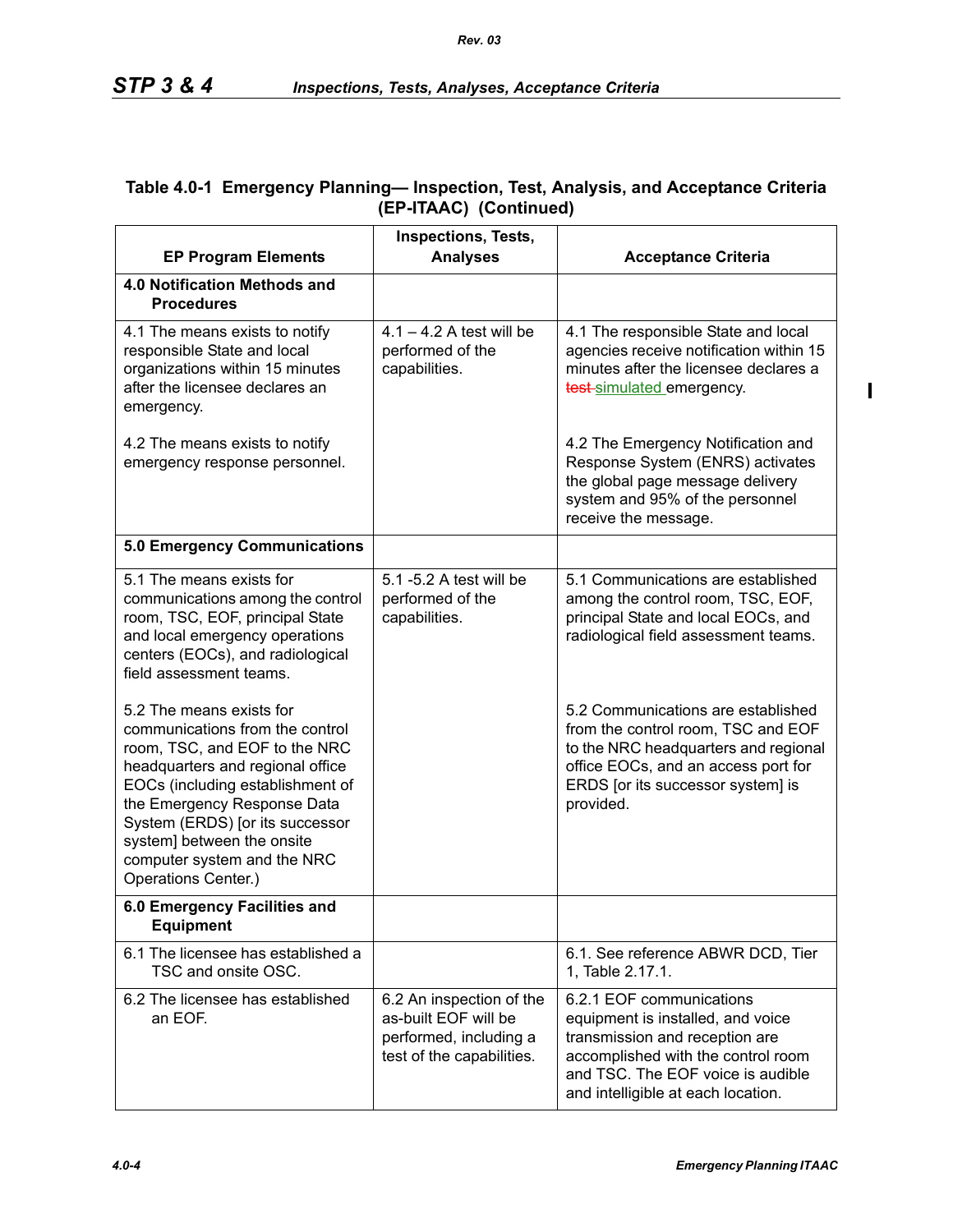| <b>EP Program Elements</b>                                                                                                       | <b>Inspections, Tests,</b><br><b>Analyses</b>                                                                                                                                                                                                | <b>Acceptance Criteria</b>                                                                                                                                                                                                                                                                                                                                                                                                                                                                                                                                                                                                                                                                                                                                                                                                                             |
|----------------------------------------------------------------------------------------------------------------------------------|----------------------------------------------------------------------------------------------------------------------------------------------------------------------------------------------------------------------------------------------|--------------------------------------------------------------------------------------------------------------------------------------------------------------------------------------------------------------------------------------------------------------------------------------------------------------------------------------------------------------------------------------------------------------------------------------------------------------------------------------------------------------------------------------------------------------------------------------------------------------------------------------------------------------------------------------------------------------------------------------------------------------------------------------------------------------------------------------------------------|
|                                                                                                                                  |                                                                                                                                                                                                                                              | 6.2.2 Displays exist or can be<br>retrieved in the EOF for the plant<br>parameters listed in the reference<br>ABWR DCD, Tier 1, Table 2.7.1a, Item<br>В.                                                                                                                                                                                                                                                                                                                                                                                                                                                                                                                                                                                                                                                                                               |
| 7.0 Accident Assessment                                                                                                          |                                                                                                                                                                                                                                              |                                                                                                                                                                                                                                                                                                                                                                                                                                                                                                                                                                                                                                                                                                                                                                                                                                                        |
| 7.1 The means exists to provide<br>initial and continuing<br>radiological assessment<br>throughout the course of an<br>accident. | $7.1 - 7.5$ and $7.7$ An-<br>inspection and test will<br>be performed of the<br>capabilities. A test of the<br>emergency plan will be<br>conducted by<br>performing a drill to<br>verify the capability to<br>perform accident<br>assessment | 7.1 A procedure provides instructions<br>for performing offsite dose-<br>calculations by estimating offsite dose-<br>rates and integrated doses to the-<br>general public during a declared event-<br>when radioactive material is-<br>released.7.1 The means exist to<br>provide initial and continuing<br>radiological assessment throughout<br>the course of an accident. Using<br>selected monitoring parameters listed<br>in ABWR DCD Tier 1 Table 2.7.1a,<br>simulated degraded plant conditions<br>are assessed and protective actions<br>are initiated in accordance with the<br>following criteria:<br>A. Accident Assessment and<br>Classification<br>1. Demonstrate the ability to identify<br>initiating conditions, determine<br>emergency action level (EAL)<br>parameters and correctly classify the<br>emergency throughout the drill. |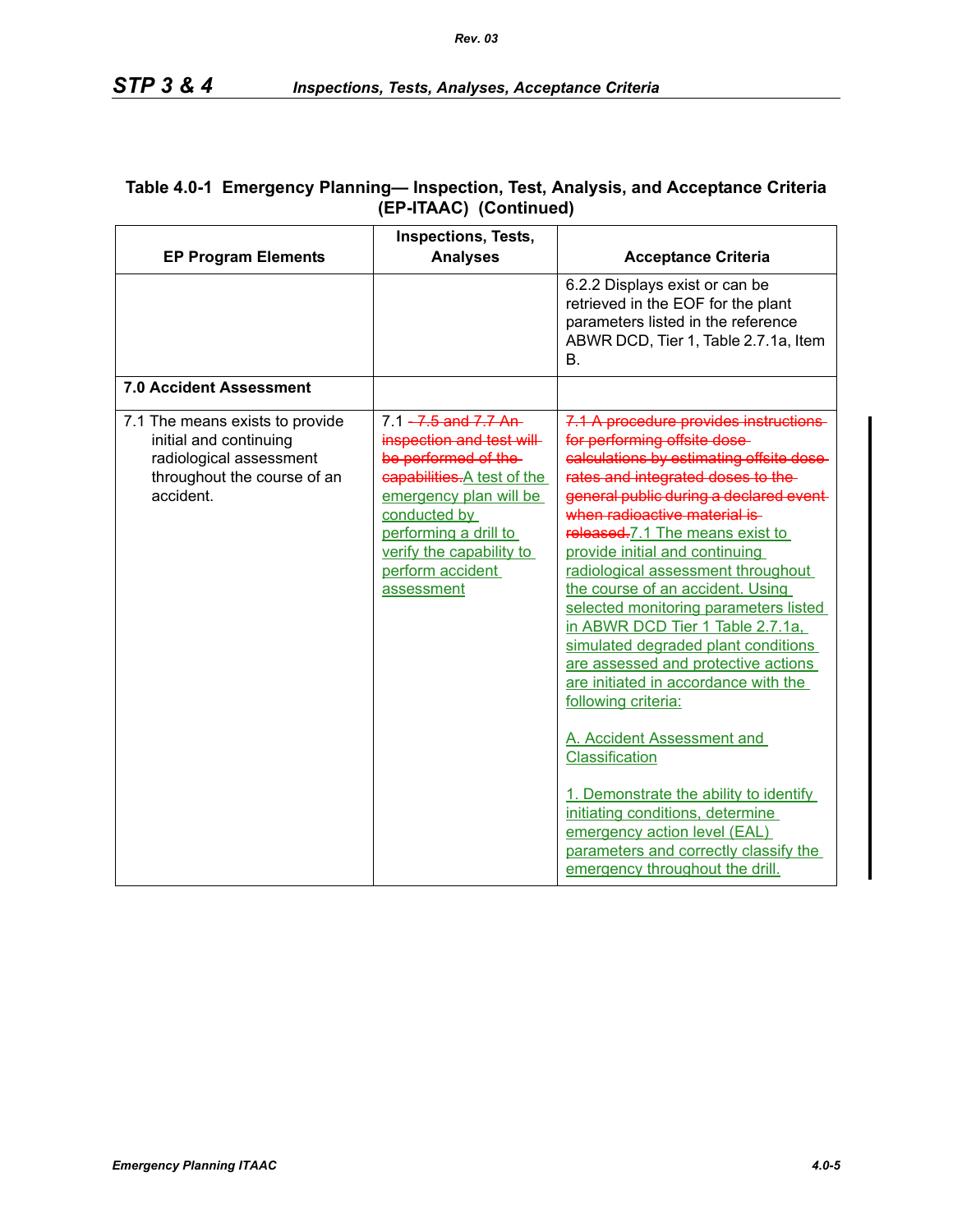|                            | <b>Inspections, Tests,</b> |                                                                                                                                                                                              |
|----------------------------|----------------------------|----------------------------------------------------------------------------------------------------------------------------------------------------------------------------------------------|
| <b>EP Program Elements</b> | <b>Analyses</b>            | <b>Acceptance Criteria</b>                                                                                                                                                                   |
|                            |                            | <b>B. Radiological Assessment and</b>                                                                                                                                                        |
|                            |                            | Control                                                                                                                                                                                      |
|                            |                            | 1. Demonstrate the ability to obtain<br>onsite radiological surveys and<br>samples.                                                                                                          |
|                            |                            | 2. Demonstrate the ability to<br>continuously monitor and control<br>radiation exposure to emergency<br>workers.                                                                             |
|                            |                            | 3. Demonstrate the ability to assemble<br>and deploy field monitoring teams.                                                                                                                 |
|                            |                            | 4. Demonstrate the ability to<br>satisfactorily collect and disseminate<br>field team data.                                                                                                  |
|                            |                            | 5. Demonstrate the ability to develop<br>dose projections.                                                                                                                                   |
|                            |                            | 6. Demonstrate the ability to make the<br>decision whether to issue<br>radioprotective drugs, (KI), to<br>emergency workers                                                                  |
|                            |                            | 7. Demonstrate the ability to develop<br>appropriate protective action<br>recommendations (PARs) and<br>expeditiously notify appropriate<br>authorities within 15 minutes of<br>development. |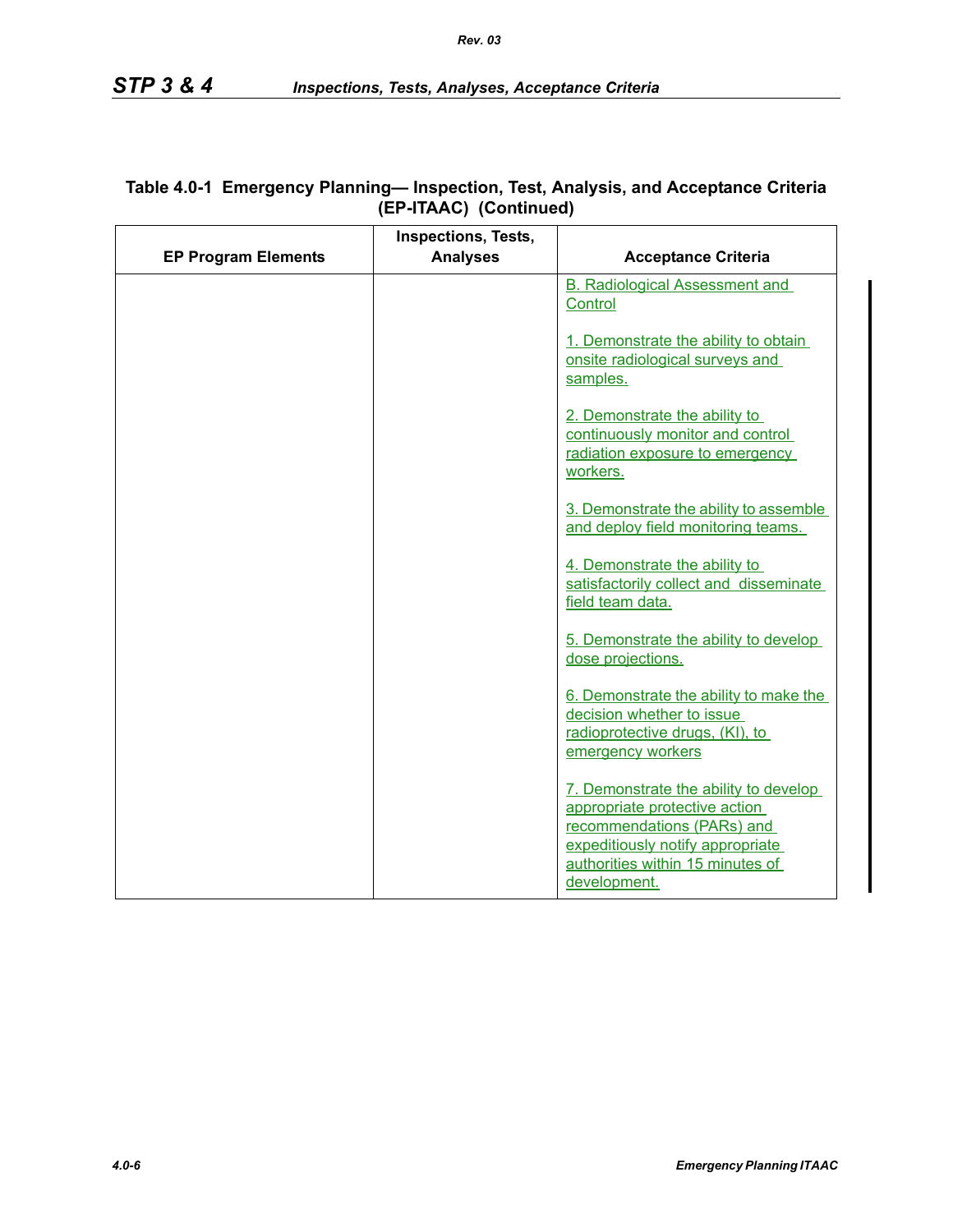|                                                                                                                                                                                                                                                                                                            | Inspections, Tests,                                                                                                                                                                                                                                   |                                                                                                                                                                                                                                                                                                                                                                                                                                                                                                                                                                                                                                                                                                                                                                                                                                       |
|------------------------------------------------------------------------------------------------------------------------------------------------------------------------------------------------------------------------------------------------------------------------------------------------------------|-------------------------------------------------------------------------------------------------------------------------------------------------------------------------------------------------------------------------------------------------------|---------------------------------------------------------------------------------------------------------------------------------------------------------------------------------------------------------------------------------------------------------------------------------------------------------------------------------------------------------------------------------------------------------------------------------------------------------------------------------------------------------------------------------------------------------------------------------------------------------------------------------------------------------------------------------------------------------------------------------------------------------------------------------------------------------------------------------------|
| <b>EP Program Elements</b>                                                                                                                                                                                                                                                                                 | <b>Analyses</b>                                                                                                                                                                                                                                       | <b>Acceptance Criteria</b>                                                                                                                                                                                                                                                                                                                                                                                                                                                                                                                                                                                                                                                                                                                                                                                                            |
| 7.2 The means exists to determine<br>the source term of releases of<br>radioactive material within<br>plant systems, and the<br>magnitude of the release of<br>radioactive materials based on<br>plant system parameters and<br>effluent monitors.                                                         | 7.2 A test of the<br><b>Emergency Plan</b><br>Implementing<br>Procedures (EPIPs) and<br>the Off Site Dose<br><b>Calculation Manual</b><br>(ODCM) will be<br>completed to verify<br>ability to determine the<br>source term, magnitude<br>of releases. | 7.2 A procedure provides instructions<br>for determining the source term of<br>releases of radioactive material within-<br>plant systems, and the magnitude of<br>the release of radioactive materials<br>based on plant parameters and-<br>effluent monitors7.2 The means exists<br>to determine the source term of<br>releases of radioactive material within<br>plant systems, and the magnitude of<br>the release of radioactive materials<br>based on plant system parameters<br>and effluent monitors.                                                                                                                                                                                                                                                                                                                          |
| 7.3 The means exists to<br>continuously assess the<br>impact of the release of<br>radioactive materials to the<br>environment, accounting for<br>the relationship between<br>effluent monitor readings, and<br>onsite and offsite exposures<br>and contamination for various<br>meteorological conditions. | 7.3 A test of the EPIPs<br>and the ODCM will be<br>completed to verify the<br>relationship between<br>effluent monitor<br>readings, and offsite<br>exposures and<br>contaminations, has<br>been established.                                          | The EPIPS and ODCM correctly<br>calculate source terms and<br>magnitudes of postulated releases.<br>7.3 A procedure provides instructions<br>for performing offsite dose-<br>calculations by estimating offsite dose-<br>rates and integrated doses to the-<br>general public during a declared event-<br>when radioactive material is-<br>released.7.3 The means exists to<br>continuously assess the impact of the<br>release of radioactive materials to the<br>environment, accounting for the<br>relationship between effluent monitor<br>readings, and onsite and offsite<br>exposures and contamination for<br>various meteorological conditions.<br>The EPIPs and ODCM calculate the<br>relationship between effluent monitor<br>readings and offsite exposure and<br>contamination for various<br>meteorological conditions. |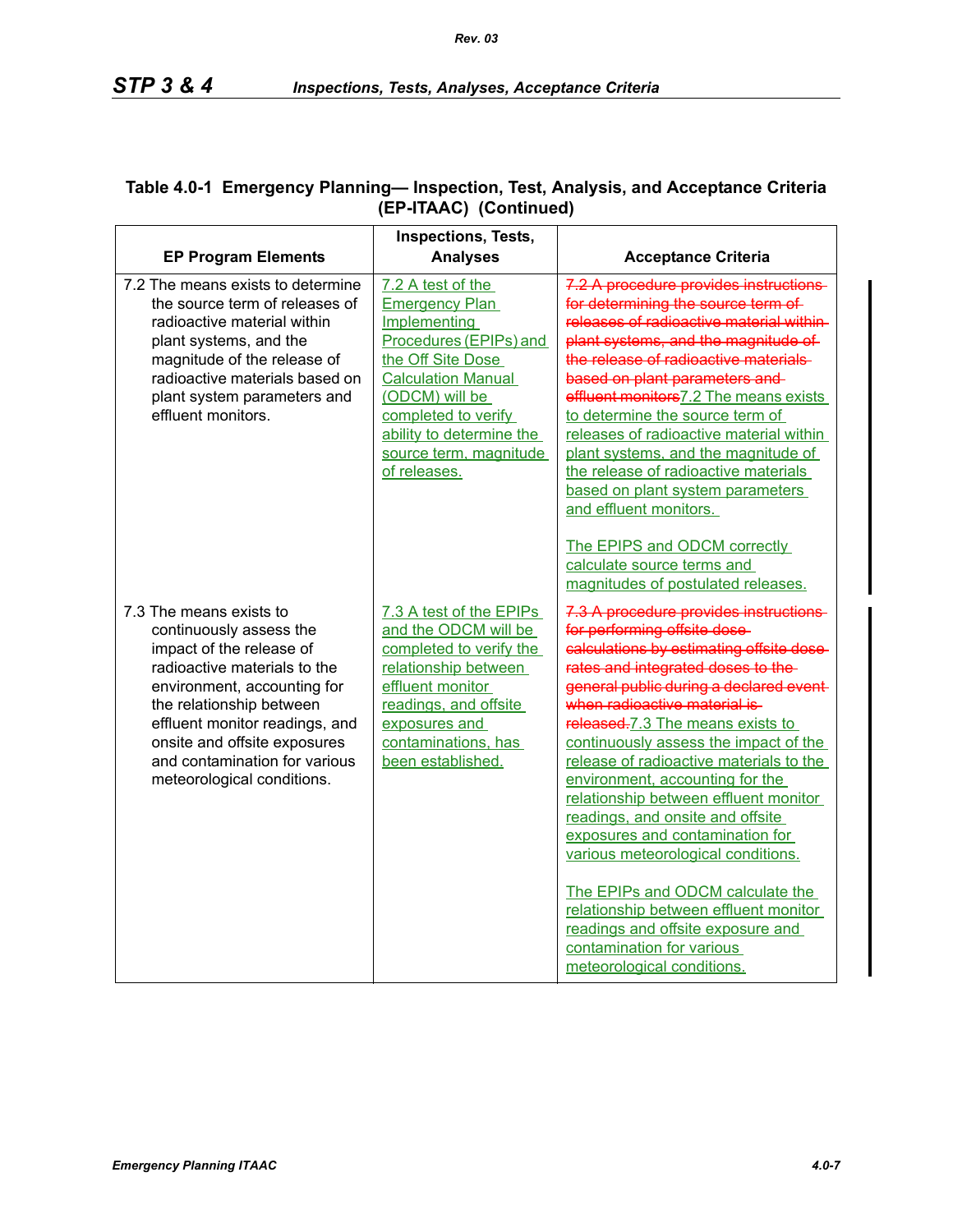| Table 4.0-1 Emergency Planning— Inspection, Test, Analysis, and Acceptance Criteria |
|-------------------------------------------------------------------------------------|
| (EP-ITAAC) (Continued)                                                              |

| <b>EP Program Elements</b>                                                     | <b>Inspections, Tests,</b><br><b>Analyses</b> | <b>Acceptance Criteria</b>                                                                                                                                                                                                                                                                                       |
|--------------------------------------------------------------------------------|-----------------------------------------------|------------------------------------------------------------------------------------------------------------------------------------------------------------------------------------------------------------------------------------------------------------------------------------------------------------------|
| 7.4 The means exists to acquire<br>and evaluate meteorological<br>information. |                                               | 7.4 Meteorological data is available at<br>the EOF and control room.7.4 The<br>means exists to acquire and evaluate<br>meteorological information.<br>The following parameters are<br>displayed in the TSC and Control<br>Room.<br>$\blacksquare$ Wind speed (10 m and 60 m)<br>• Wind direction (10 m and 60 m) |
|                                                                                |                                               | ■ Vertical temperature difference<br>(between 10 m and 60 m)<br>Ambient temperature (10 m)                                                                                                                                                                                                                       |
|                                                                                |                                               | • Precipitation                                                                                                                                                                                                                                                                                                  |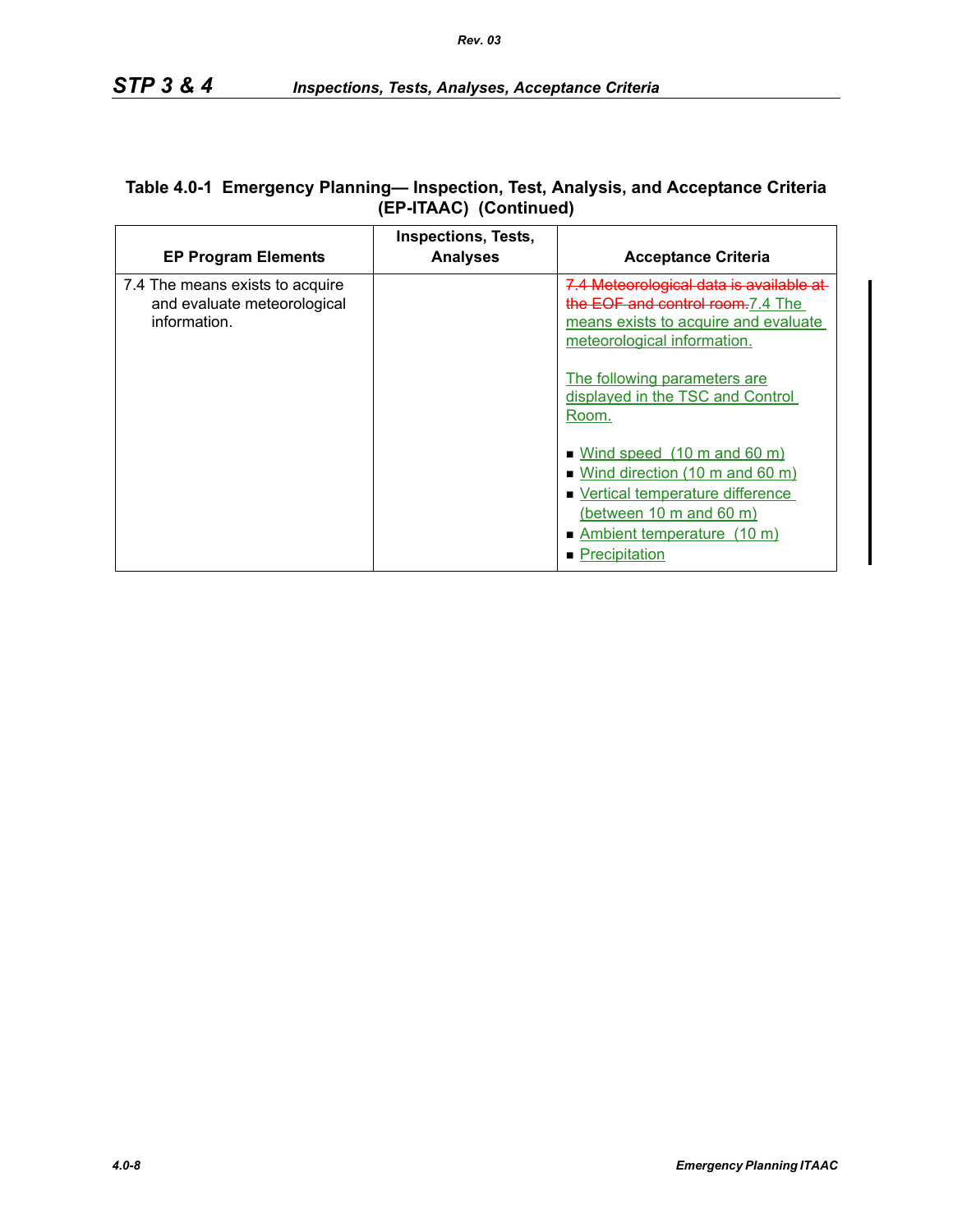| <b>EP Program Elements</b>                                                                                                                                                                                                                                                                                                                                 | <b>Inspections, Tests,</b><br><b>Analyses</b>           | <b>Acceptance Criteria</b>                                                                                                                                                                                                                                                                                                                                                                                                          |
|------------------------------------------------------------------------------------------------------------------------------------------------------------------------------------------------------------------------------------------------------------------------------------------------------------------------------------------------------------|---------------------------------------------------------|-------------------------------------------------------------------------------------------------------------------------------------------------------------------------------------------------------------------------------------------------------------------------------------------------------------------------------------------------------------------------------------------------------------------------------------|
| 7.5 The means exists to determine<br>the release rate and projected<br>doses if the instrumentation<br>used for assessment is off<br>scale or inoperable.                                                                                                                                                                                                  | 7.5 A test will be<br>performed of the<br>capabilities. | 7.5 A procedure provides instructions<br>ermine the release rate and<br>projected doses if the instrumentation-<br>assessment is off scale or<br>inoperable.7.5 A drill or exercise is<br>conducted demonstrating the<br>capability for determining release<br>rates and projected doses if the<br>instrumentation used for assessment<br>is off scale or inoperable.                                                               |
| 7.7 The means exists to make<br>rapid assessments of actual or<br>potential magnitude and<br>locations of any radiological<br>hazards through liquid or<br>gaseous release pathways,<br>including activation, notification<br>means, field team composition,<br>transportation, communication,<br>monitoring equipment, and<br>estimated deployment times. | 7.7 A test will be<br>performed of the<br>capabilities. | 7.7 A procedure provides instructions<br>for performing assessments of<br>or potential magnitude and locations<br>of any radiological hazards through<br>liquid or gaseous release pathways 7.7<br>A drill or exercise is conducted<br>demonstrating the capability for<br>making rapid assessments of actual<br>or potential magnitude and locations<br>of any radiological hazards through<br>liquid or gaseous release pathways. |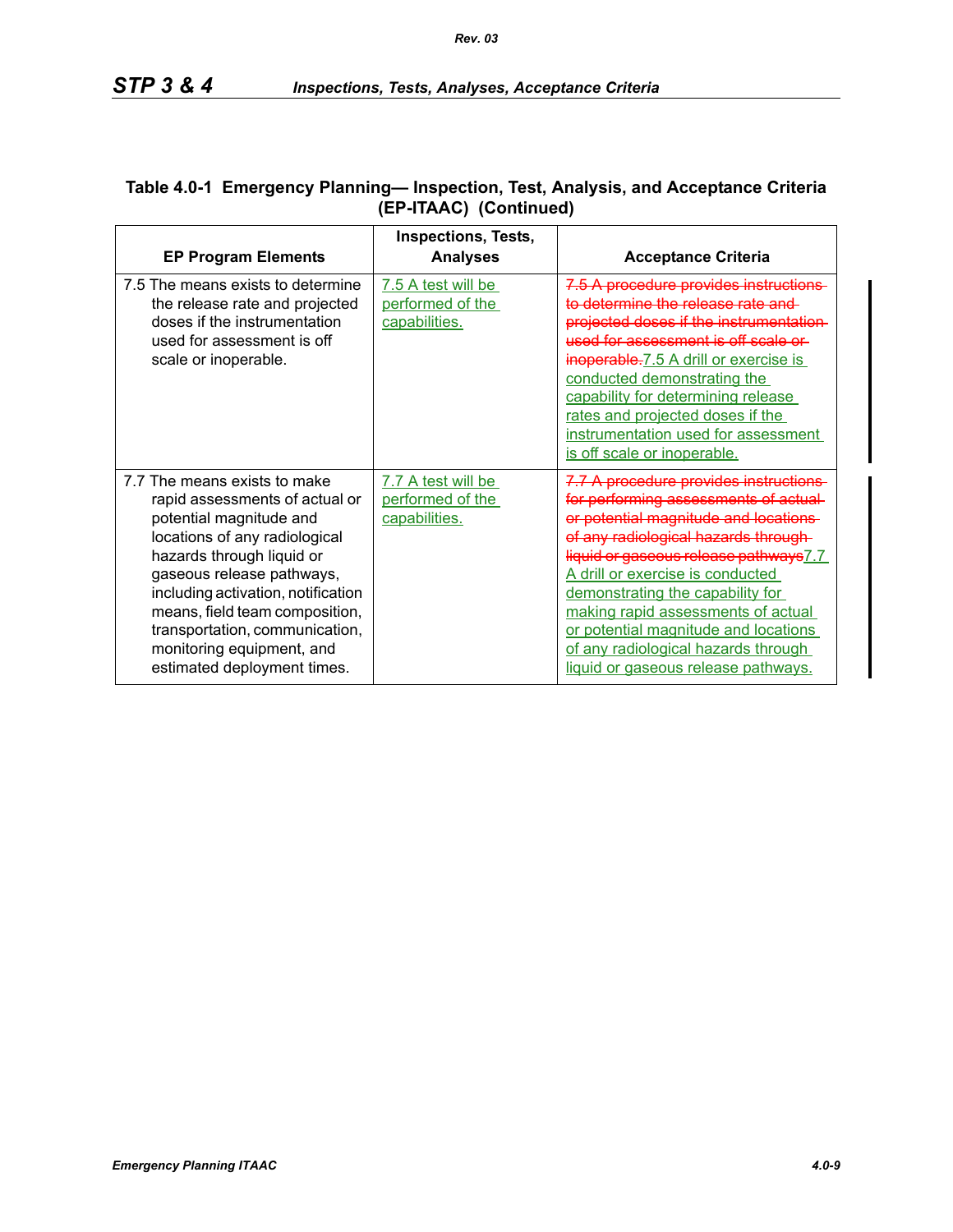| <b>EP Program Elements</b>                                                                                                                                                                                                                                                                | <b>Inspections, Tests,</b><br><b>Analyses</b>                                                                                                                                               | <b>Acceptance Criteria</b>                                                                                                                                                                                                                                                                                                                                                                                                                                                                                                                                                                                                                                                                                                                                                                                                                                                                                  |
|-------------------------------------------------------------------------------------------------------------------------------------------------------------------------------------------------------------------------------------------------------------------------------------------|---------------------------------------------------------------------------------------------------------------------------------------------------------------------------------------------|-------------------------------------------------------------------------------------------------------------------------------------------------------------------------------------------------------------------------------------------------------------------------------------------------------------------------------------------------------------------------------------------------------------------------------------------------------------------------------------------------------------------------------------------------------------------------------------------------------------------------------------------------------------------------------------------------------------------------------------------------------------------------------------------------------------------------------------------------------------------------------------------------------------|
| 8.0 Exercises and Drills                                                                                                                                                                                                                                                                  |                                                                                                                                                                                             |                                                                                                                                                                                                                                                                                                                                                                                                                                                                                                                                                                                                                                                                                                                                                                                                                                                                                                             |
| 8.1 Licensee conducts a full<br>participation exercise to<br>evaluate major portions of<br>emergency response<br>capabilities, which includes<br>participation by each State and<br>local agency within the plume<br>exposure EPZ, and each State<br>within the ingestion control<br>EPZ. | 8.1 A full participation<br>exercise (test) will be<br>conducted within the<br>specified time periods of<br>Appendix E to 10 CFR<br>Part 50.A. Accident<br>Assessment and<br>Classification | 8.1.1 The exercise wasis completed<br>within the specified time periods of<br>Appendix E to 10 CFR Part 50. Onsite<br>exercise objectives have been met<br>and there are no uncorrected onsite<br>deficiencies.<br>The following onsite exercise<br>objectives have beenare met:<br>A. Accident Assessment and<br>Classification<br>4. Emergency responders<br>recognize and correctly<br>classifiy the event.<br>1. Demonstrate the ability to identify<br>initiating conditions, determine<br>emergency action level (EAL)<br>parameters, and correctly classify the<br>emergency throughout the exercise<br><b>Review Criteria:</b><br>Determine the correct highest<br>emergency classification level based<br>on events in progress, considering<br>past events and their impact on the<br>current conditions, within 15 minutes<br>from the time the initiating condition(s)<br>or EAL is identified. |

## **Table 4.0-1 Emergency Planning— Inspection, Test, Analysis, and Acceptance Criteria (EP-ITAAC) (Continued)**

 $\blacksquare$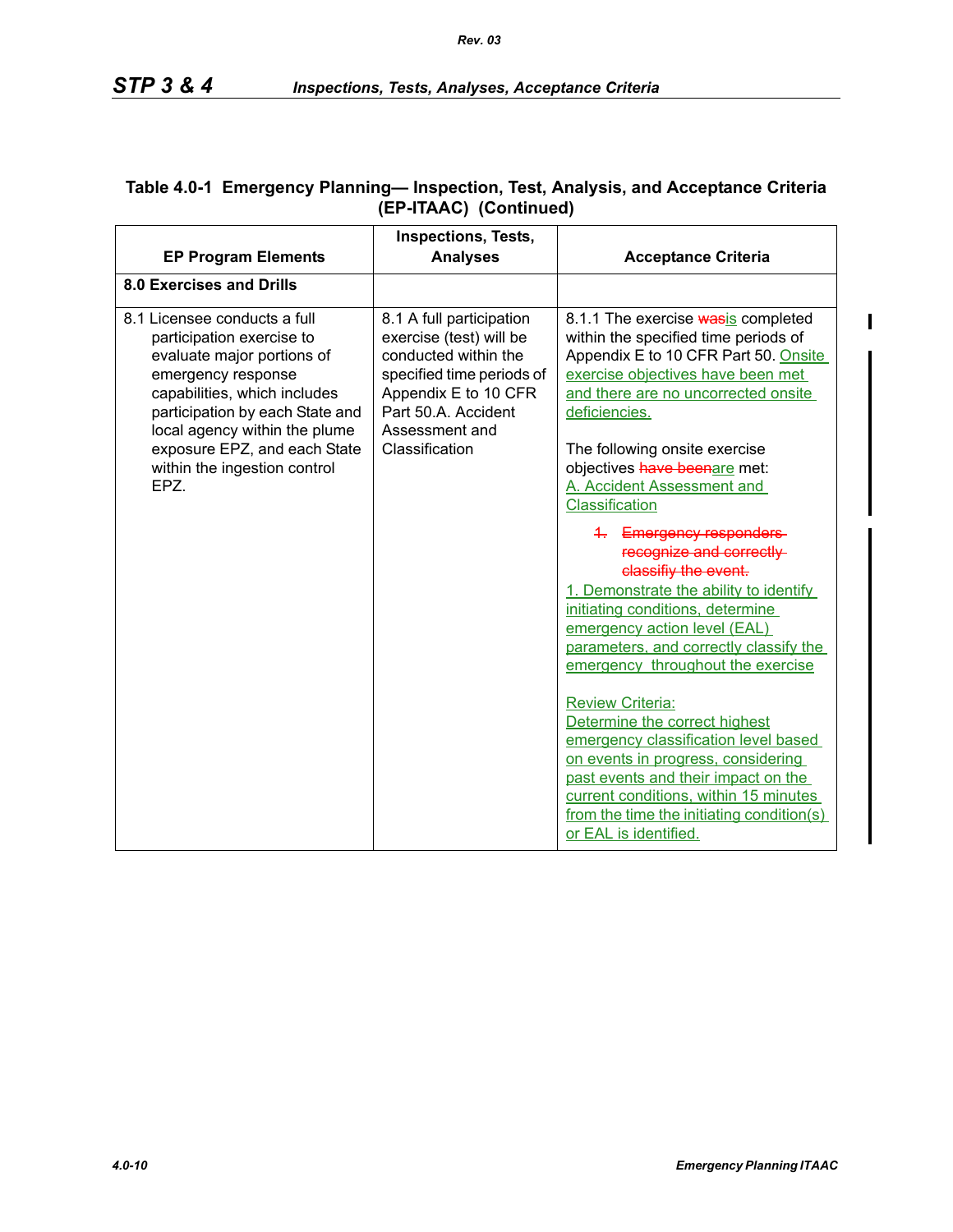| <b>EP Program Elements</b> | <b>Inspections, Tests,</b><br><b>Analyses</b> | <b>Acceptance Criteria</b>                                                                                                                                                                                                                                                                                                                                                                                                                                                                                                                                       |
|----------------------------|-----------------------------------------------|------------------------------------------------------------------------------------------------------------------------------------------------------------------------------------------------------------------------------------------------------------------------------------------------------------------------------------------------------------------------------------------------------------------------------------------------------------------------------------------------------------------------------------------------------------------|
|                            |                                               | 2. Emergency responders notifiy<br>onsite and offsite personnel of<br>the event,<br><b>B.</b> Notifications                                                                                                                                                                                                                                                                                                                                                                                                                                                      |
|                            |                                               | 1. Demonstrate the ability to alert,<br>notify, and mobilize site emergency<br>response personnel.                                                                                                                                                                                                                                                                                                                                                                                                                                                               |
|                            |                                               | <b>Review Criteria:</b><br>Complete an public address<br>announcement within 5 minutes of<br>the initial event classification for an<br>Alert or higher.<br>■ Activate the Emergency Notification<br>Response System (ENRS) within 10<br>minutes of the initial event<br>classification for an Alert or higher.<br>2. Demonstrate the ability to notify<br>responsible State, local government<br>agencies within 15 minutes, and the<br>NRC within 60 minutes after declaring<br>and emergency.                                                                 |
|                            |                                               | <b>Review Criteria:</b><br>Transmit information using the<br>designated notification form in<br>accordance with approved EPIPs<br>within 15 minutes of event<br>classification.<br>Transmit information using the<br>designated notification form in<br>accordance with approved EPIPs<br>within 60 minutes of last transmittal<br>for a follow-up notification to State<br>and local authorities.<br>$\blacksquare$ Transmit information using the<br>notification form within 60 minutes<br>of event classification for an initial<br>notification of the NRC. |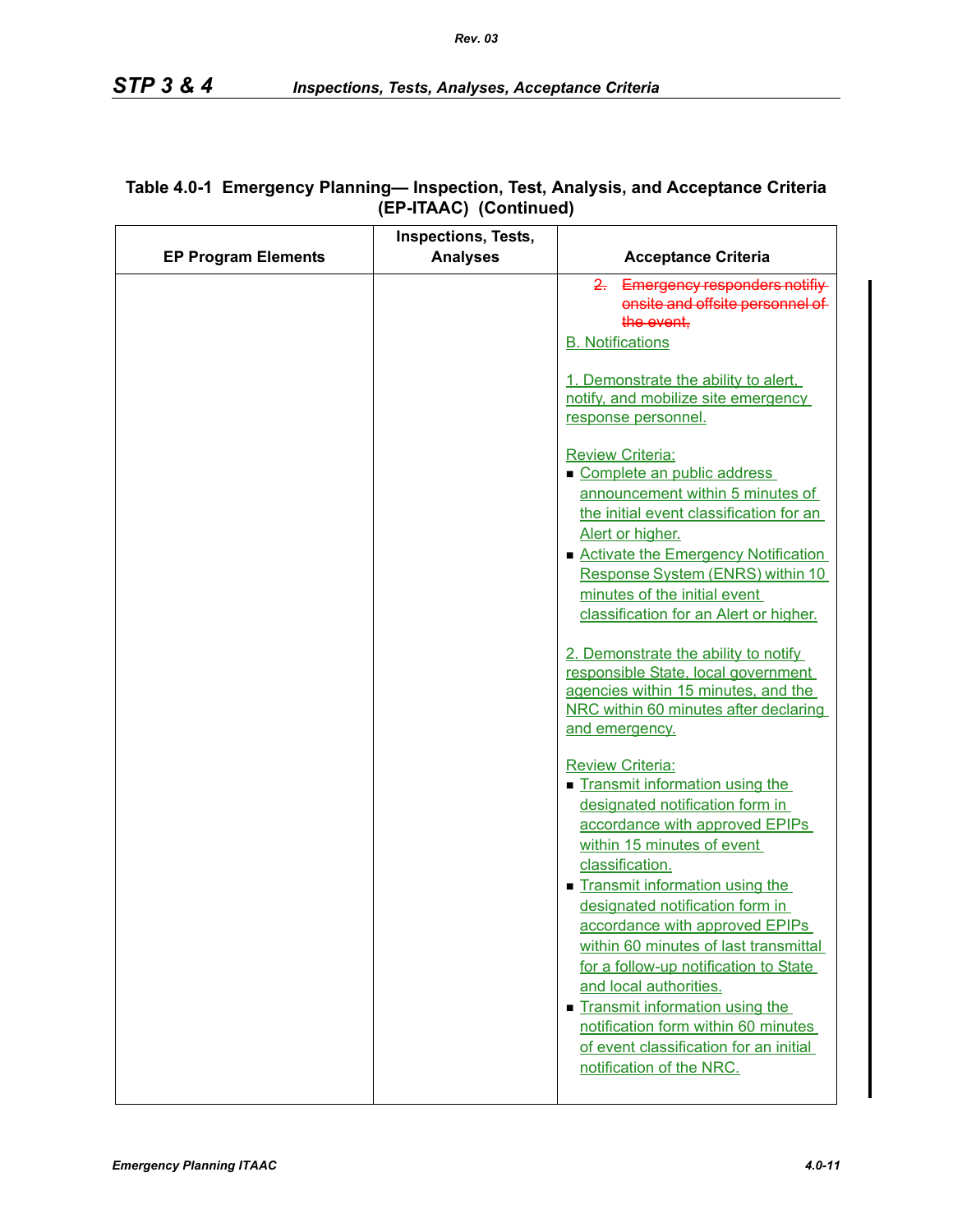|                            | <b>Inspections, Tests,</b> |                                                                                      |
|----------------------------|----------------------------|--------------------------------------------------------------------------------------|
| <b>EP Program Elements</b> | <b>Analyses</b>            | <b>Acceptance Criteria</b>                                                           |
|                            |                            | 3. Demonstrate the ability to warn or<br>advise onsite individuals of the            |
|                            |                            | emergency conditions.                                                                |
|                            |                            |                                                                                      |
|                            |                            | <b>Review Criteria:</b>                                                              |
|                            |                            | Initiate notification of onsite<br>individuals (via plant page or                    |
|                            |                            | telephone) using the designated                                                      |
|                            |                            | checklist within 15 minutes of                                                       |
|                            |                            | notification.                                                                        |
|                            |                            |                                                                                      |
|                            |                            | 4. Demonstrate the capability of the<br><b>Prompt Notification System (PNS), for</b> |
|                            |                            | the public, to operate properly when                                                 |
|                            |                            | required.                                                                            |
|                            |                            |                                                                                      |
|                            |                            | <b>Review Criteria:</b><br>■ 90% of the sirens operate properly                      |
|                            |                            | as indicated by the PNS command                                                      |
|                            |                            | console.                                                                             |
|                            |                            |                                                                                      |
|                            |                            | 3. Emergency responders-<br>perform accurate dose-                                   |
|                            |                            | assessment,                                                                          |
|                            |                            | C. Emergency Response                                                                |
|                            |                            |                                                                                      |
|                            |                            | 1. Demonstrate the capability to direct<br>and control emergency operations.         |
|                            |                            |                                                                                      |
|                            |                            | <b>Review Criteria:</b>                                                              |
|                            |                            | Command and control is                                                               |
|                            |                            | demonstrated by the Control Room<br>in the early phase of the emergency              |
|                            |                            | and by the TSC or EOF within 60                                                      |
|                            |                            | minutes from activation.                                                             |
|                            |                            |                                                                                      |
|                            |                            | 2. Demonstrate the ability to transfer                                               |
|                            |                            | emergency direction from the Control<br>Room (simulator) to the TSC within 30        |
|                            |                            | minutes from activation of the TSC.                                                  |
|                            |                            |                                                                                      |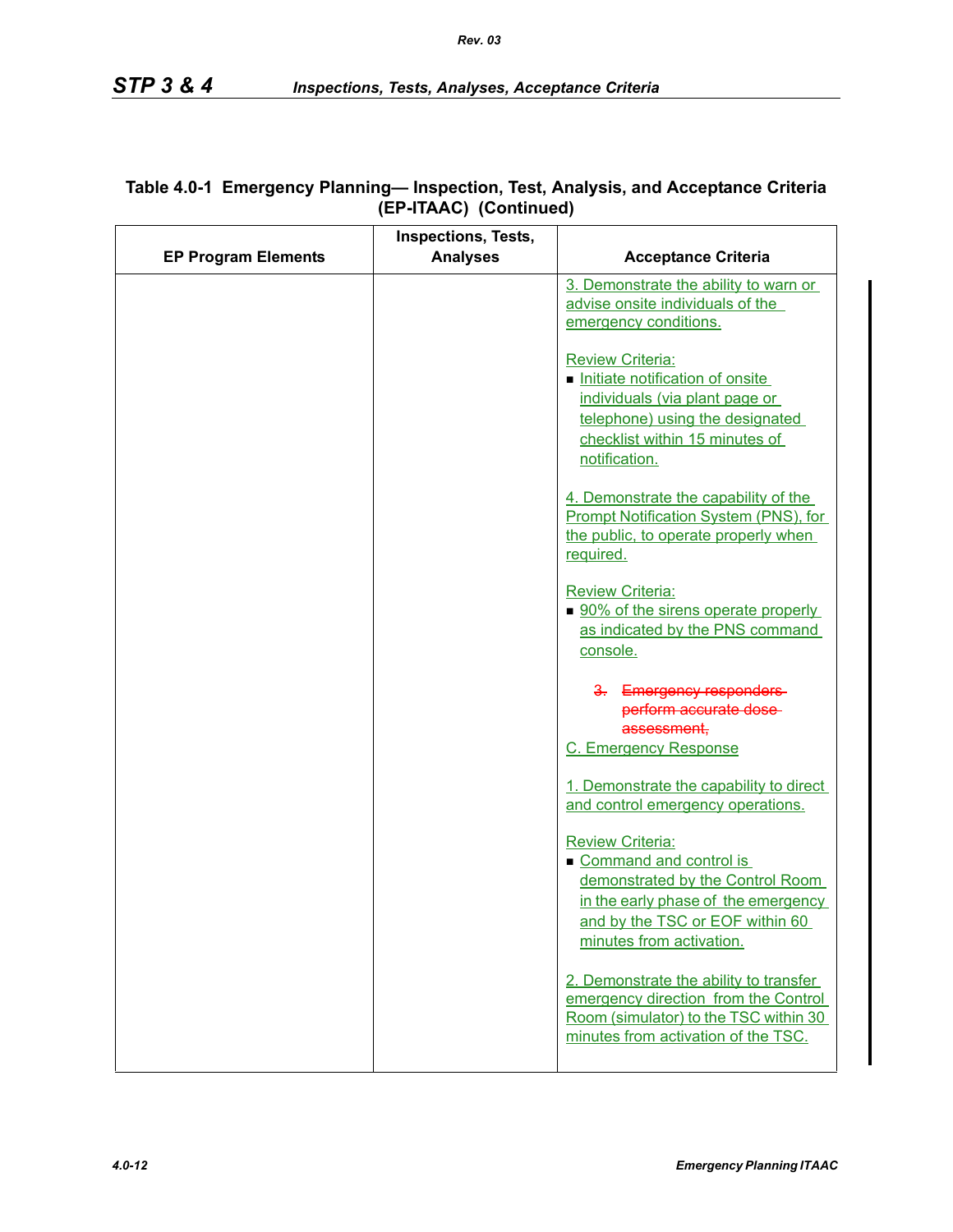|                            | Inspections, Tests, |                                                                                                                                                                                                                                                                       |
|----------------------------|---------------------|-----------------------------------------------------------------------------------------------------------------------------------------------------------------------------------------------------------------------------------------------------------------------|
| <b>EP Program Elements</b> | <b>Analyses</b>     | <b>Acceptance Criteria</b>                                                                                                                                                                                                                                            |
|                            |                     | <b>Review Criteria:</b><br>Evaluation of briefings conducted<br>prior to turnover responsibility.<br>Personnel document transfer of<br>duties.                                                                                                                        |
|                            |                     | 3. Demonstrate the ability to prepare<br>for around-the-clock staffing<br>requirements.                                                                                                                                                                               |
|                            |                     | <b>Review Criteria:</b><br>Complete 24-hour staff<br>assignments.                                                                                                                                                                                                     |
|                            |                     | 4. Demonstrate the ability to perform<br>assembly and accountability for all<br>onsite individuals within 30 minutes of<br>an emergency requiring protected<br>area assembly and accountability.                                                                      |
|                            |                     | <b>Review Criteria:</b><br>Protected area personnel assembly<br>and accountability completed within<br>30 minutes of the SAE or higher<br>emergency declaration via public<br>address announcement.<br>4. Emergency Director issues<br>protective actions for onsite- |
|                            |                     | personnel.                                                                                                                                                                                                                                                            |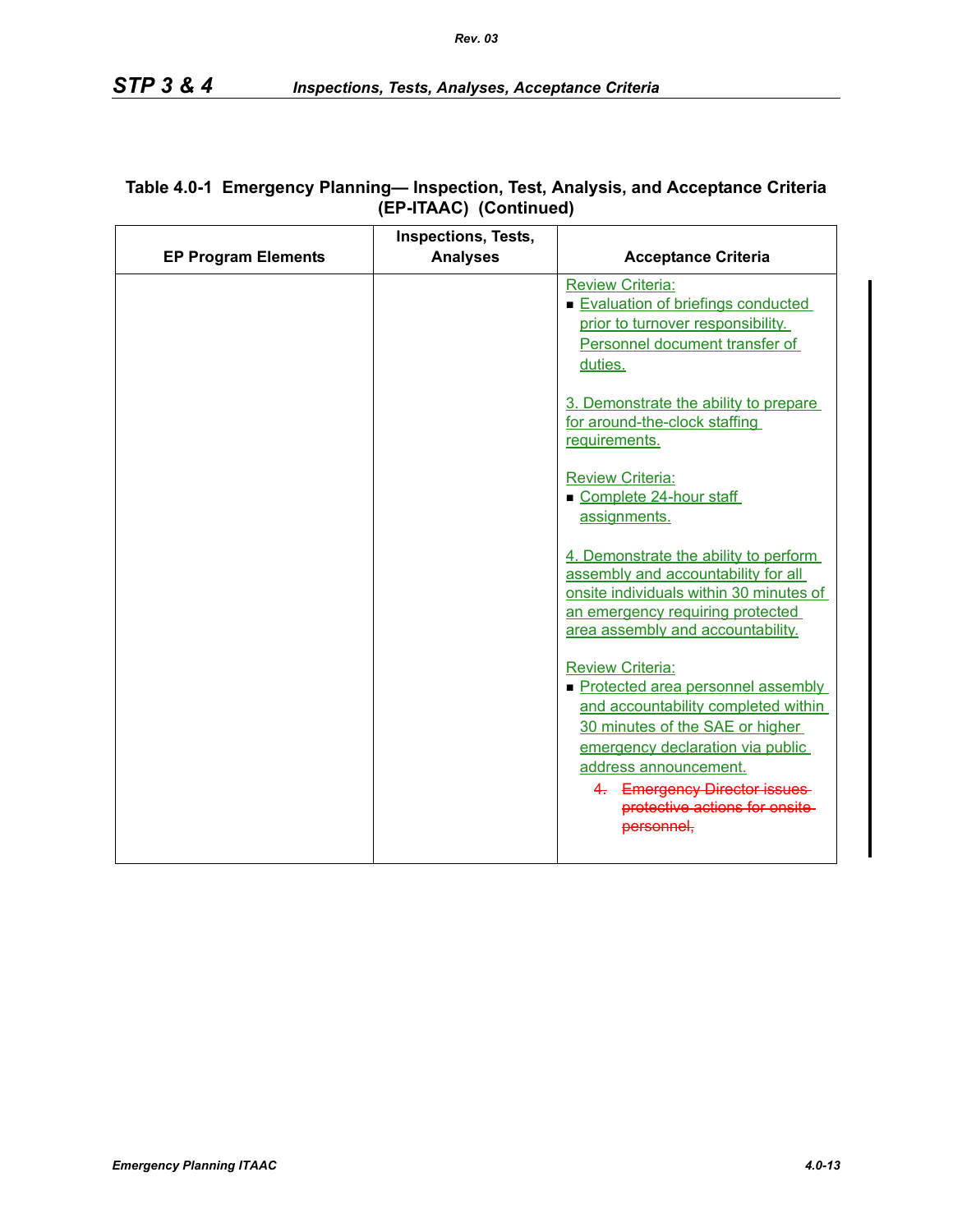|                            | <b>Inspections, Tests,</b> |                                                                                                                                                                                                                                                                                                                                                                                                                  |
|----------------------------|----------------------------|------------------------------------------------------------------------------------------------------------------------------------------------------------------------------------------------------------------------------------------------------------------------------------------------------------------------------------------------------------------------------------------------------------------|
| <b>EP Program Elements</b> | <b>Analyses</b>            | <b>Acceptance Criteria</b>                                                                                                                                                                                                                                                                                                                                                                                       |
|                            |                            | D. Emergency Response Facilities                                                                                                                                                                                                                                                                                                                                                                                 |
|                            |                            | 1. Demonstrate timely activation of the<br>Operations Support Center (OSC).                                                                                                                                                                                                                                                                                                                                      |
|                            |                            | <b>Review Criteria:</b><br>The OSC is activated within about<br>60 minutes of the initial notification.                                                                                                                                                                                                                                                                                                          |
|                            |                            | 2. Demonstrate the adequacy of<br>equipment, security provisions, and<br>habitability precautions for the OSC.<br>as appropriate.                                                                                                                                                                                                                                                                                |
|                            |                            | <b>Review Criteria:</b><br>Evaluation of the adequacy of the<br>emergency equipment in the<br>emergency response facilities.<br>including availability and general<br>consistency with EPIPs.<br>The Security Force Supervisor<br>implements and follows applicable<br>EPIP <sub>s.</sub><br>The Health Physics Coordinator<br>implements the designated checklist<br>if onsite/offsite release has<br>occurred. |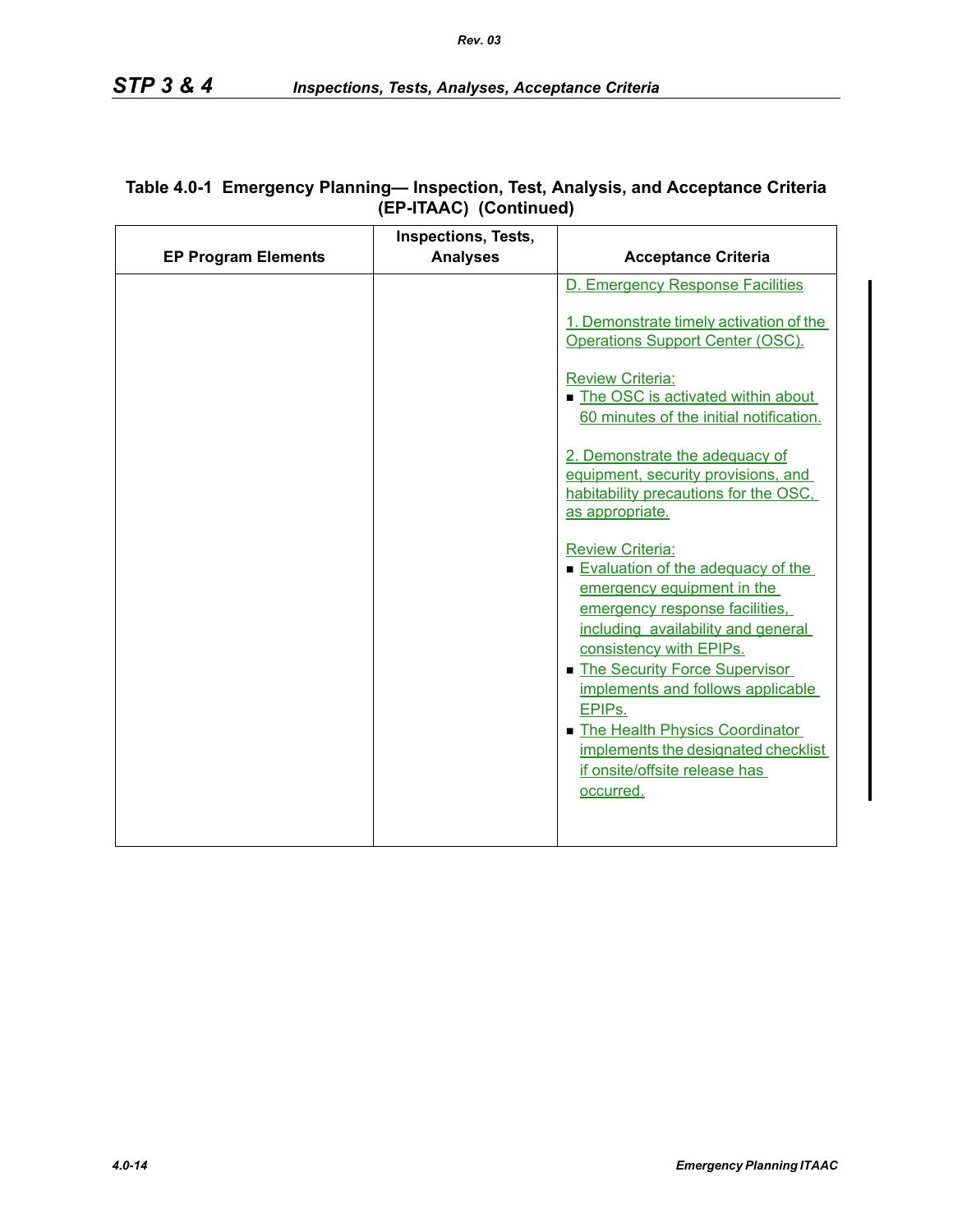| <b>EP Program Elements</b> | <b>Inspections, Tests,</b><br><b>Analyses</b> | <b>Acceptance Criteria</b>                                                                                                                                                                                                                                                                                                                                                                                                      |
|----------------------------|-----------------------------------------------|---------------------------------------------------------------------------------------------------------------------------------------------------------------------------------------------------------------------------------------------------------------------------------------------------------------------------------------------------------------------------------------------------------------------------------|
|                            |                                               | 3. Demonstrate the adequacy of<br>communications for all emergency<br>support resources.                                                                                                                                                                                                                                                                                                                                        |
|                            |                                               | <b>Review Criteria:</b><br><b>Emergency response</b><br>communications listed in EPIPs are<br>available and operational.<br>Communications systems are<br>tested in accordance with the ERF<br>activation checklist.<br>ERF personnel are able to operate<br>all specified communication<br>systems.<br>Clear primary and backup<br>communications links are<br>established and maintained for the<br>duration of the exercise. |
|                            |                                               | $5-$<br>The emergency response-<br>facilities are activated in a<br><del>timelv manner.</del>                                                                                                                                                                                                                                                                                                                                   |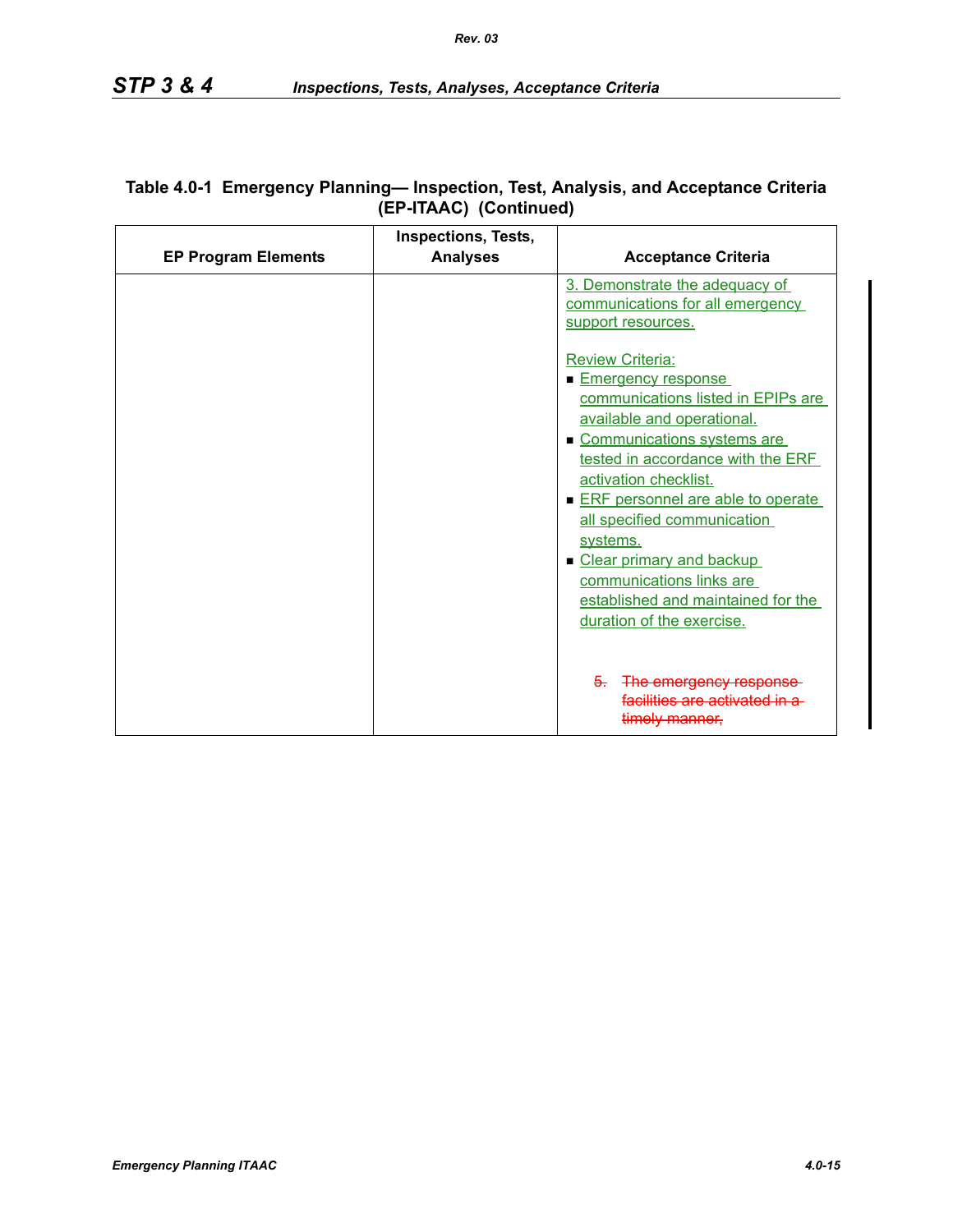|                            | Inspections, Tests, |                                                                                                                                                                                                                                                                                                                                                                                                                                                              |
|----------------------------|---------------------|--------------------------------------------------------------------------------------------------------------------------------------------------------------------------------------------------------------------------------------------------------------------------------------------------------------------------------------------------------------------------------------------------------------------------------------------------------------|
| <b>EP Program Elements</b> | <b>Analyses</b>     | <b>Acceptance Criteria</b>                                                                                                                                                                                                                                                                                                                                                                                                                                   |
|                            |                     | E. Radiological Assessment and<br>Control<br>1. Demonstrate the ability to obtain<br>onsite radiological surveys and<br>samples.                                                                                                                                                                                                                                                                                                                             |
|                            |                     | <b>Review Criteria:</b><br>HP Technicians demonstrate the<br>ability to obtain appropriate<br>instruments (range and type) and<br>take surveys.<br>Airborne samples are taken when<br>the conditions indicate the need for<br>the information.                                                                                                                                                                                                               |
|                            |                     | 2. Demonstrate the ability to<br>continuously monitor and control<br>radiation exposure to emergency<br>workers.                                                                                                                                                                                                                                                                                                                                             |
|                            |                     | <b>Review Criteria:</b><br>Emergency workers are issued self-<br>reading dosimeters when radiation<br>levels require, and exposures are<br>controlled to 10 CFR Part 20 limits<br>(unless the emergency director<br>authorizes emergency limits).<br>Exposure records are available.<br>either from the Health Physics<br>computer or a hard copy dose<br>report.<br>Emergency workers include<br>Security and personnel within all<br>emergency facilities. |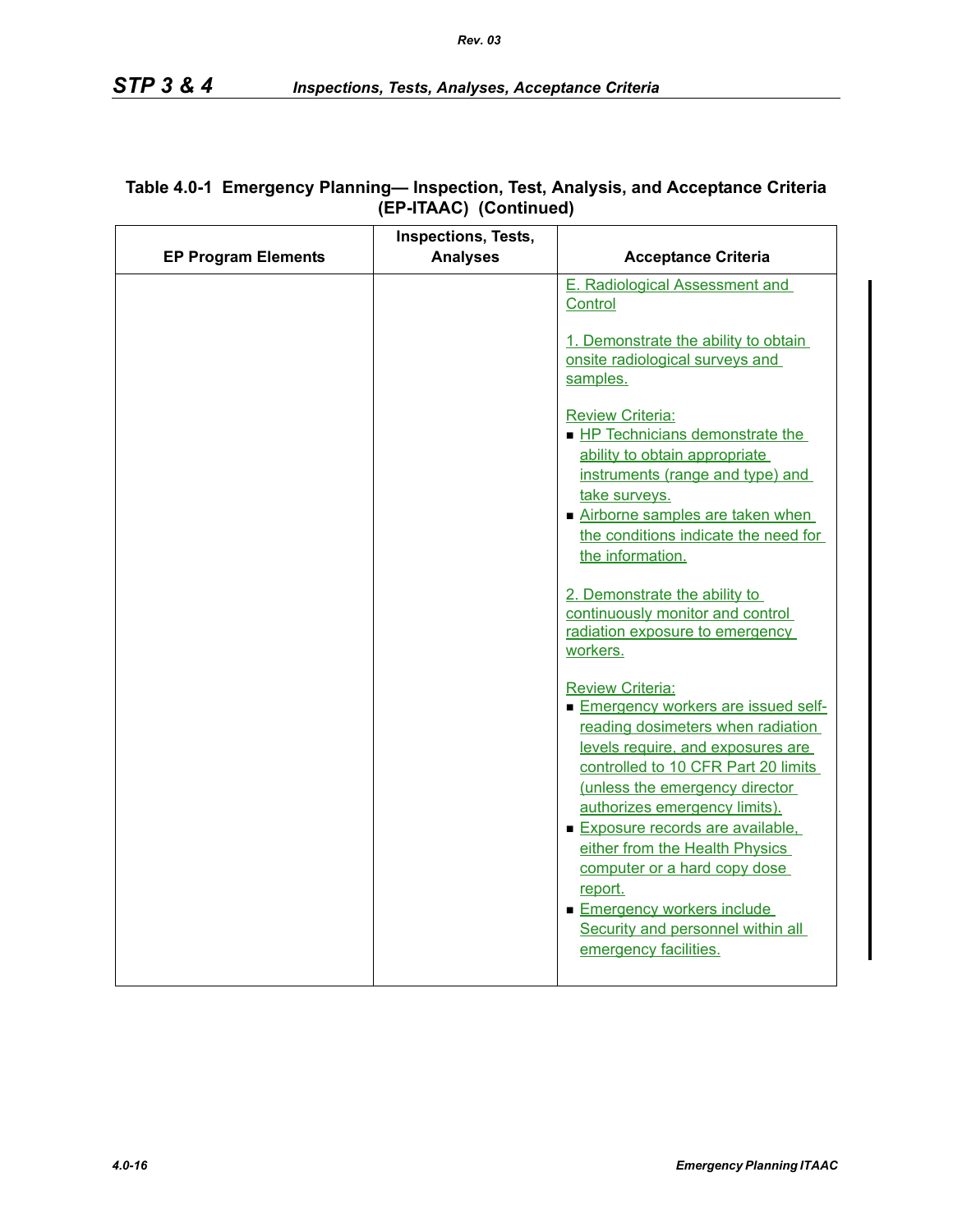|                            | <b>Inspections, Tests,</b> |                                                                                                                                                                                                                                                                                                                                                                                                  |
|----------------------------|----------------------------|--------------------------------------------------------------------------------------------------------------------------------------------------------------------------------------------------------------------------------------------------------------------------------------------------------------------------------------------------------------------------------------------------|
| <b>EP Program Elements</b> | <b>Analyses</b>            | <b>Acceptance Criteria</b>                                                                                                                                                                                                                                                                                                                                                                       |
|                            |                            | 3. Demonstrate the ability to assemble<br>and deploy field monitoring teams<br>within 60 minutes from the decision to<br>do so.                                                                                                                                                                                                                                                                  |
|                            |                            | <b>Review Criteria:</b><br>Eield Monitoring team is ready to be<br>deployed within 60 minutes of being<br>requested from the OSC.                                                                                                                                                                                                                                                                |
|                            |                            | 4. Demonstrate the ability to<br>satisfactorily collect and disseminate<br>field team data.                                                                                                                                                                                                                                                                                                      |
|                            |                            | <b>Review Criteria:</b><br>Eield team data to be collected is<br>dose rate or counts per minute<br>(cpm) from the plume, both open<br>and closed window, and air sample<br>(gross/net cpm) for particulate and<br>iodine, if applicable.<br>Satisfactory data dissemination is<br>from the field team to the Dose<br>Assessor, via the field team<br>communicator and field team<br>coordinator. |
|                            |                            | 5. Demonstrate the ability to develop<br>dose projections.                                                                                                                                                                                                                                                                                                                                       |
|                            |                            | <b>Review Criteria:</b><br>The on-shift HP or the Dose Assessor<br>performs timely and accurate dose<br>projections, in accordance EPIPs.                                                                                                                                                                                                                                                        |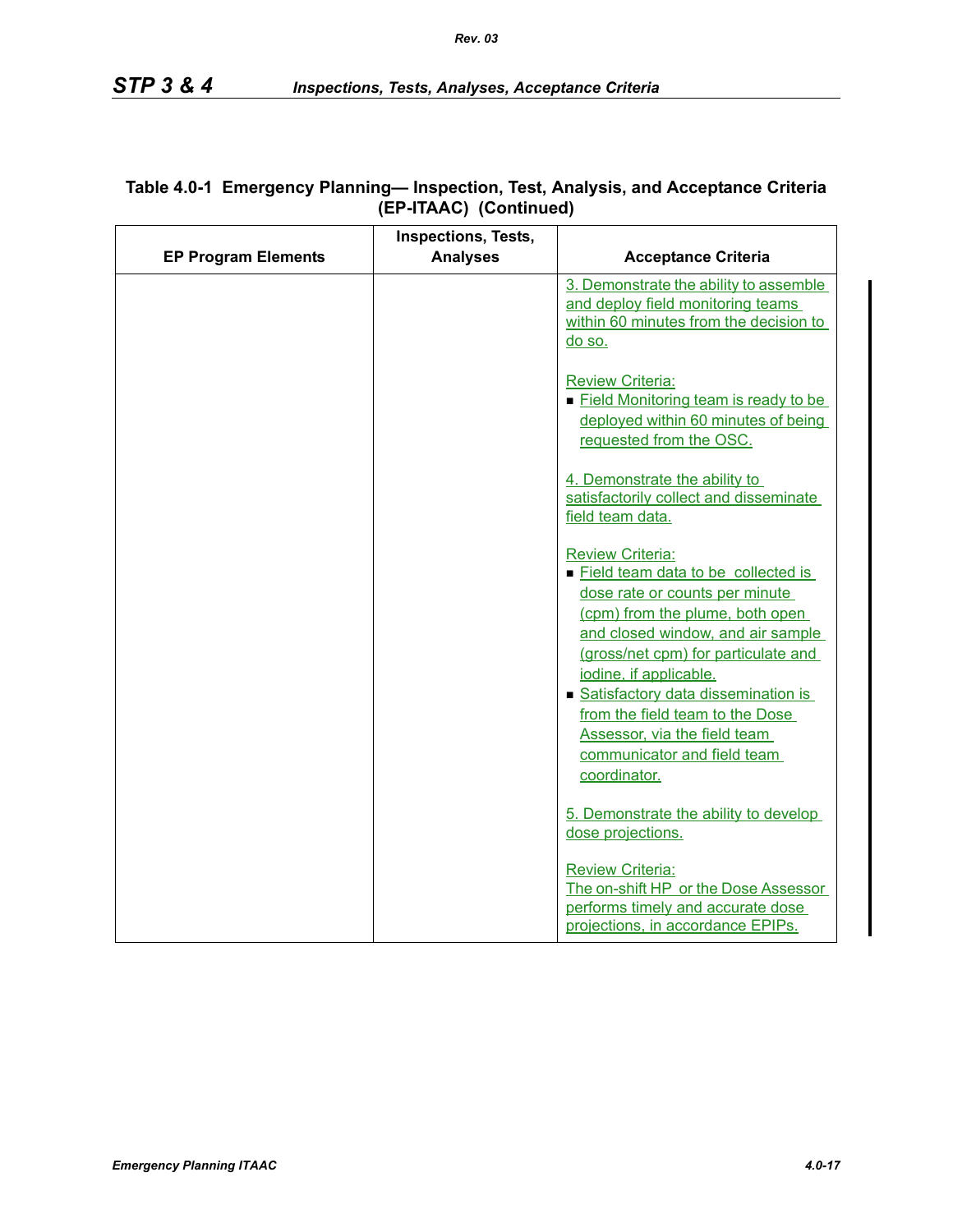|                            | <b>Inspections, Tests,</b> |                                                                                                                                                                                                                                              |
|----------------------------|----------------------------|----------------------------------------------------------------------------------------------------------------------------------------------------------------------------------------------------------------------------------------------|
| <b>EP Program Elements</b> | <b>Analyses</b>            | <b>Acceptance Criteria</b>                                                                                                                                                                                                                   |
|                            |                            | 6. Demonstrate the ability to make the<br>decision whether to issue<br>radioprotective drugs (KI) to                                                                                                                                         |
|                            |                            | emergency workers.                                                                                                                                                                                                                           |
|                            |                            | <b>Review Criteria:</b><br>KI is taken (simulated) if the<br>estimated dose to the thyroid will<br>exceed 25 rem committed dose<br>equivalent (CDE).                                                                                         |
|                            |                            | 7. Demonstrate the ability to develop<br>appropriate protective action<br>recommendations (PARs), and notify<br>appropriate authorities within 15<br>minutes of development.                                                                 |
|                            |                            | <b>Review Criteria:</b><br>Total effective dose equivalent<br><b>TEDE and CDE dose projections</b><br>from the dose assessment<br>computer code are compared to<br>EPIP <sub>s</sub> .                                                       |
|                            |                            | • PARs are developed within 15<br>minutes of data availability.<br>• PARs are transmitted via voice or<br>fax within 15 minutes of event<br>classification and/or PAR<br>development.6. The on-call ERO is-<br>activated in a timely manner, |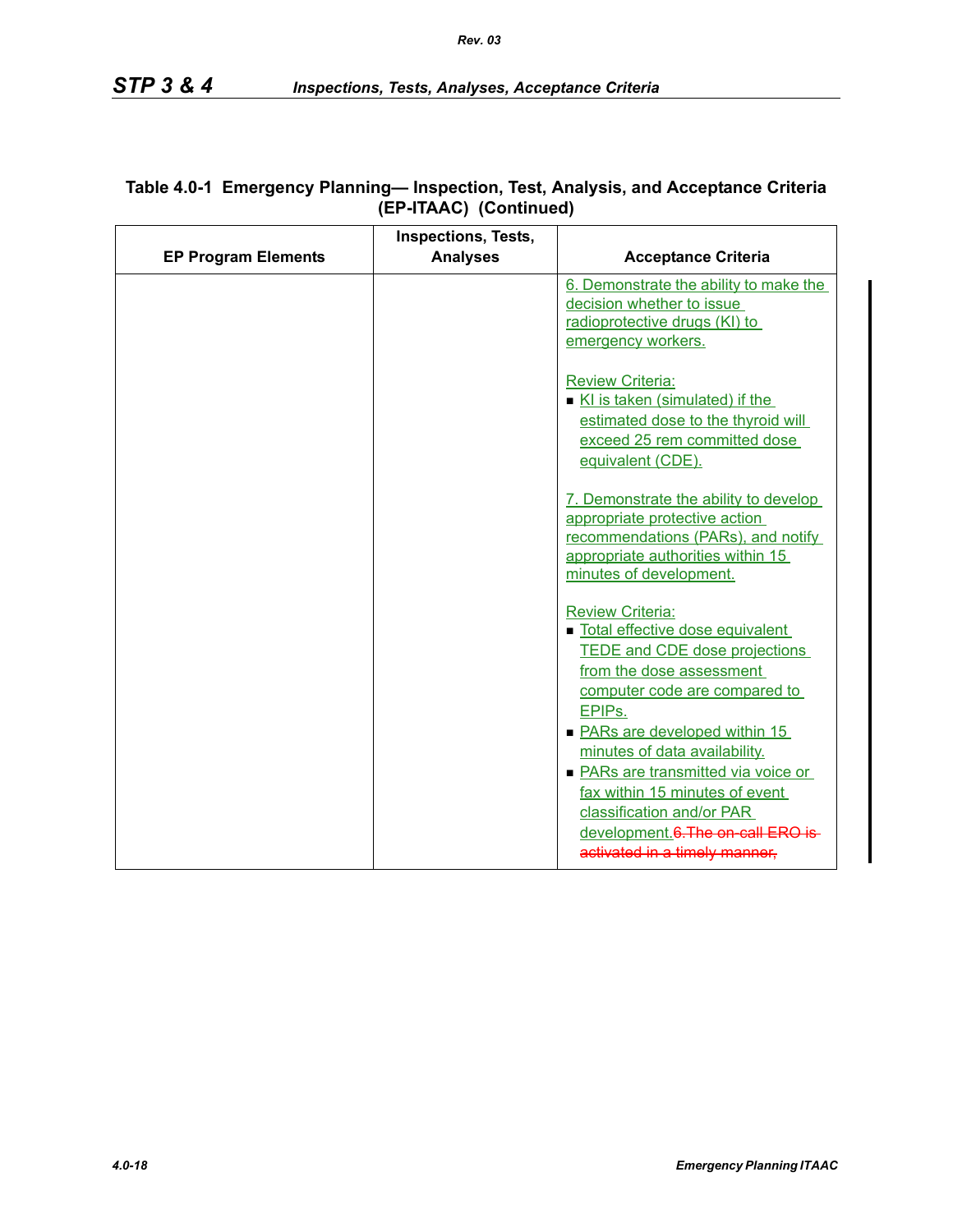|                            | <b>Inspections, Tests,</b> |                                                                                                                                                                                                                                                                                                          |
|----------------------------|----------------------------|----------------------------------------------------------------------------------------------------------------------------------------------------------------------------------------------------------------------------------------------------------------------------------------------------------|
| <b>EP Program Elements</b> | <b>Analyses</b>            | <b>Acceptance Criteria</b>                                                                                                                                                                                                                                                                               |
|                            |                            | F. Public Information<br>1. Demonstrate the capability to<br>develop and disseminate clear,<br>accurate, and timely information to the<br>news media in accordance with<br>EPIP <sub>s.</sub>                                                                                                            |
|                            |                            | <b>Review Criteria:</b><br>• Media information (e.g., press<br>releases, press briefings, electronic<br>media) are made available by the<br>On-Call Media Representative.<br>• Follow-up information is provided, at<br>a minimum, within 60 minutes of an<br>emergency classification or PAR<br>change. |
|                            |                            | 2. Demonstrate the capability to<br>establish and effectively operate<br>rumor control in a coordinated<br>fashion.                                                                                                                                                                                      |
|                            |                            | <b>Review Criteria:</b><br>• Calls are answered in a timely<br>manner with the correct information,<br>in accordance with EPIPs.<br>• Calls are returned or forwarded, as<br>appropriate, to demonstrate<br>responsiveness.<br>Rumors are identified and addressed.                                      |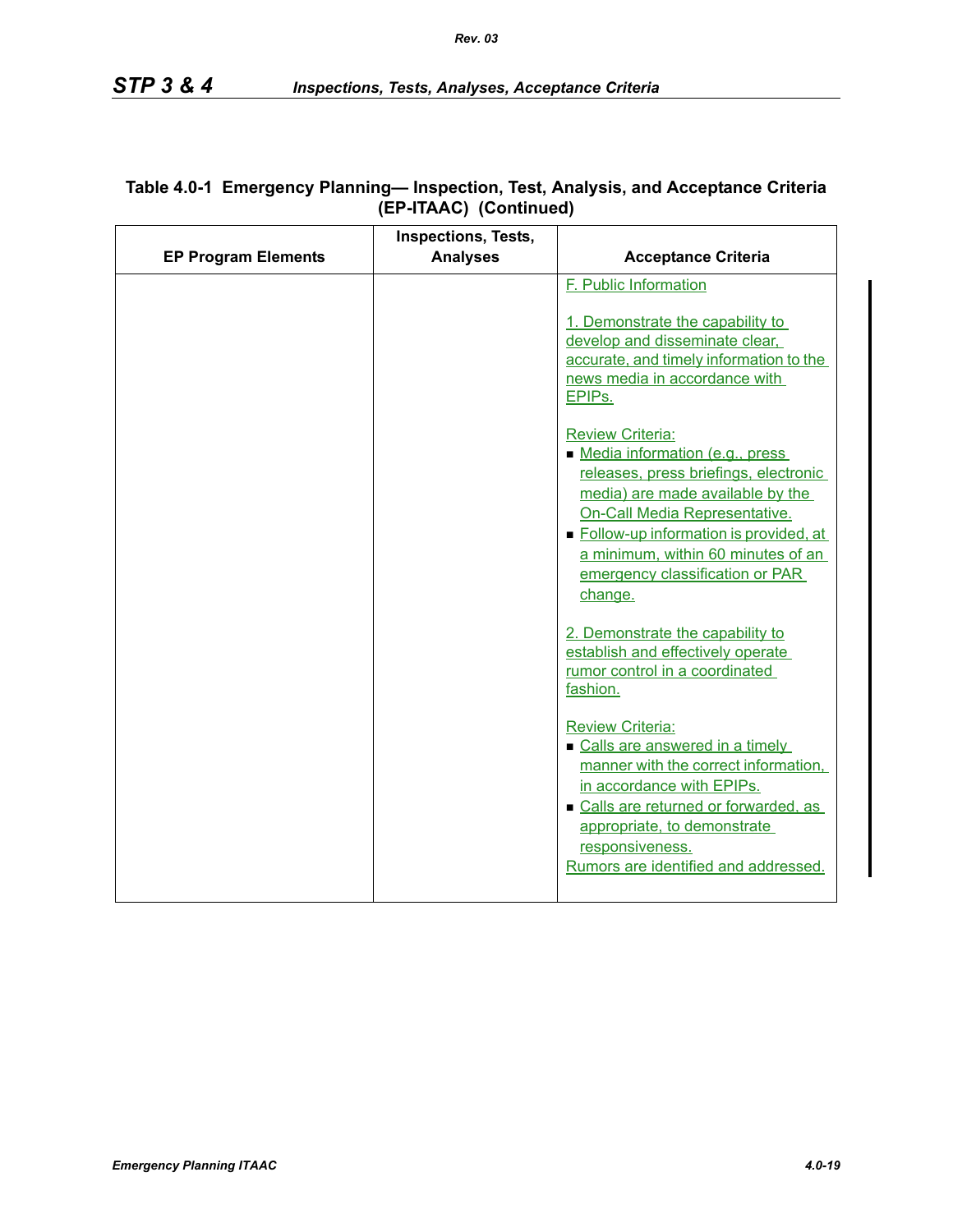|                            | <b>Inspections, Tests,</b> |                                                                                                                                                                                                                                                                                                                               |
|----------------------------|----------------------------|-------------------------------------------------------------------------------------------------------------------------------------------------------------------------------------------------------------------------------------------------------------------------------------------------------------------------------|
| <b>EP Program Elements</b> | <b>Analyses</b>            | <b>Acceptance Criteria</b>                                                                                                                                                                                                                                                                                                    |
|                            |                            | 7. The Shift Supervisor turns-<br>over command and control of<br>emergency response to either-<br>the TSC Manager or the EOF<br>Director-<br><b>G.</b> Evaluation                                                                                                                                                             |
|                            |                            | 1. Demonstrate the ability to conduct<br>a post-exercise critique, to determine<br>areas requiring improvement and<br>corrective action.                                                                                                                                                                                      |
|                            |                            | <b>Review Criteria:</b><br>An exercise time line is developed,<br>followed by an evaluation of the<br>objectives.<br>Significant problems in achieving<br>the objectives are discussed to<br>ensure understanding of why<br>objectives were not fully achieved.<br>Recommendations for improvement<br>in areas are discussed. |
|                            |                            | 8. Communication are-<br>established between the<br>emergency response-<br>facilities,                                                                                                                                                                                                                                        |
|                            |                            | 9. Personnel are dispatched to-<br>the field from the OSC to-<br>perform repair efforts and<br>from the EOF to perform-<br>radiological surveys,                                                                                                                                                                              |
|                            |                            | <b>10. Emergency worker exposure-</b><br>controls are established, and                                                                                                                                                                                                                                                        |
|                            |                            | <b>41. Emergency responders</b><br>perform re-entry and-<br>recovery.                                                                                                                                                                                                                                                         |
|                            |                            | There are no uncorrected onsite<br>exercise deficiencies.                                                                                                                                                                                                                                                                     |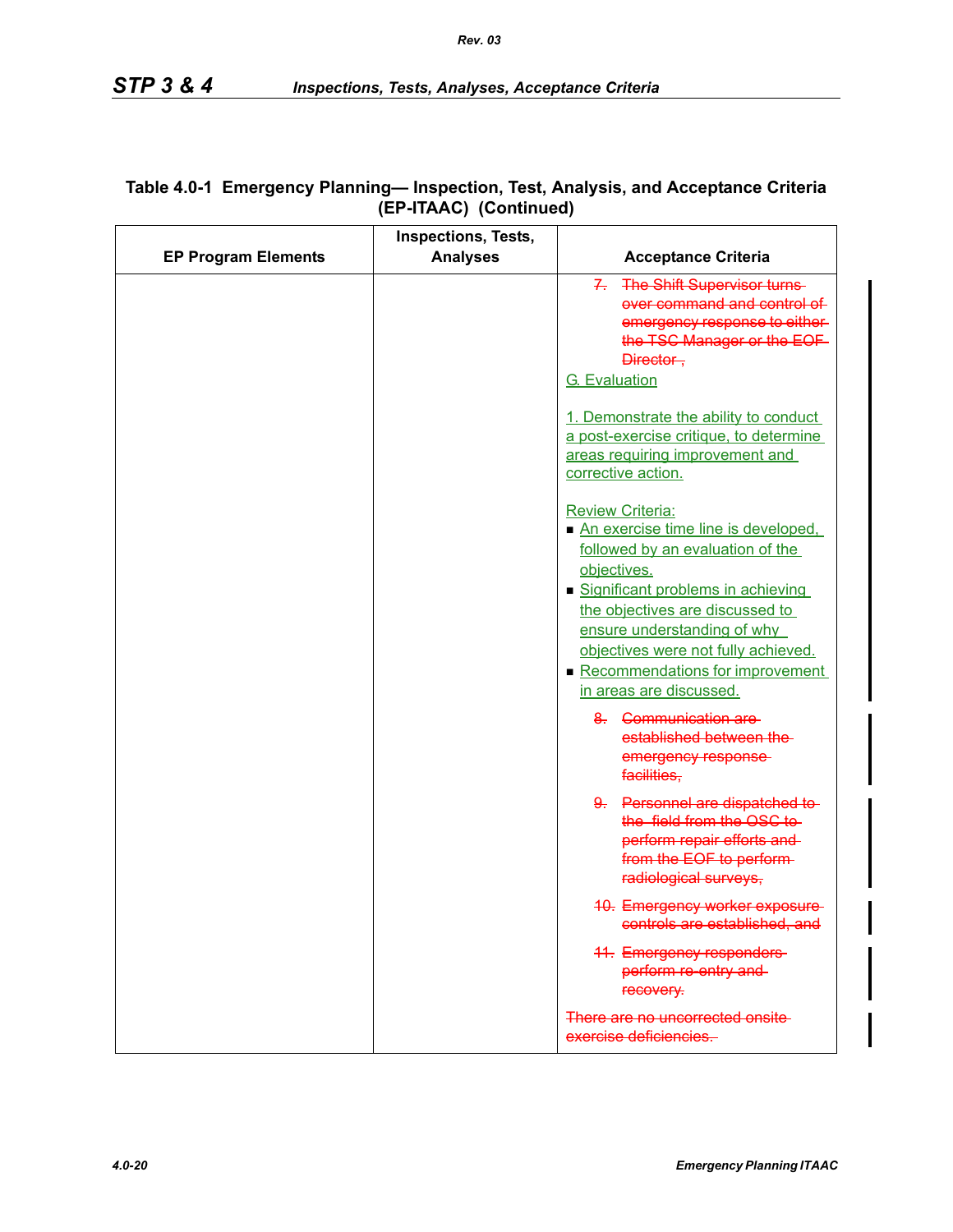|                            | <b>Inspections, Tests,</b> |                                         |
|----------------------------|----------------------------|-----------------------------------------|
| <b>EP Program Elements</b> | <b>Analyses</b>            | <b>Acceptance Criteria</b>              |
|                            |                            | 8.1.2 Onsite emergency response-        |
|                            |                            | personnel are mobilized in sufficient-  |
|                            |                            | numbers to fill emergency response-     |
|                            |                            | positions. Onsite emergency-            |
|                            |                            | response personnel accomplished the     |
|                            |                            | objectives listed in 8.1.1.             |
|                            |                            | 8.1.2 Onsite emergency response         |
|                            |                            | personnel are mobilized in sufficient   |
|                            |                            | number to fill the emergency positions  |
|                            |                            | identified in emergency plan Section    |
|                            |                            | C, and they successfully perform their  |
|                            |                            | assigned responsibilities as outlined   |
|                            |                            | in Acceptance Criterion 8.1.1.D,        |
|                            |                            | <b>Emergency Response Facilities.</b>   |
|                            |                            | 8.1.3 The exercise was completed-       |
|                            |                            | within the specified time periods of    |
|                            |                            | Appendix E to 10 CFR Part 50, offsite-  |
|                            |                            | exercise objectives have been met,      |
|                            |                            | and there are no uncorrected offsite    |
|                            |                            | exercise deficiencies. If one or more-  |
|                            |                            | deficiencies are identified, the        |
|                            |                            | provisions in 10 CFR 50.54(gg) shall-   |
|                            |                            | apply.                                  |
|                            |                            | 8.1.3 The exercise is completed within  |
|                            |                            | the specified time periods of 10 CFR    |
|                            |                            | Part 50, Appendix E; offsite exercise   |
|                            |                            | objectives have been met; and there     |
|                            |                            | are no uncorrected offsite              |
|                            |                            | deficiencies, exercise deficiencies, or |
|                            |                            | a license condition which requires      |
|                            |                            | offsite exercise deficiencies to be     |
|                            |                            | corrected prior to fuel load.           |